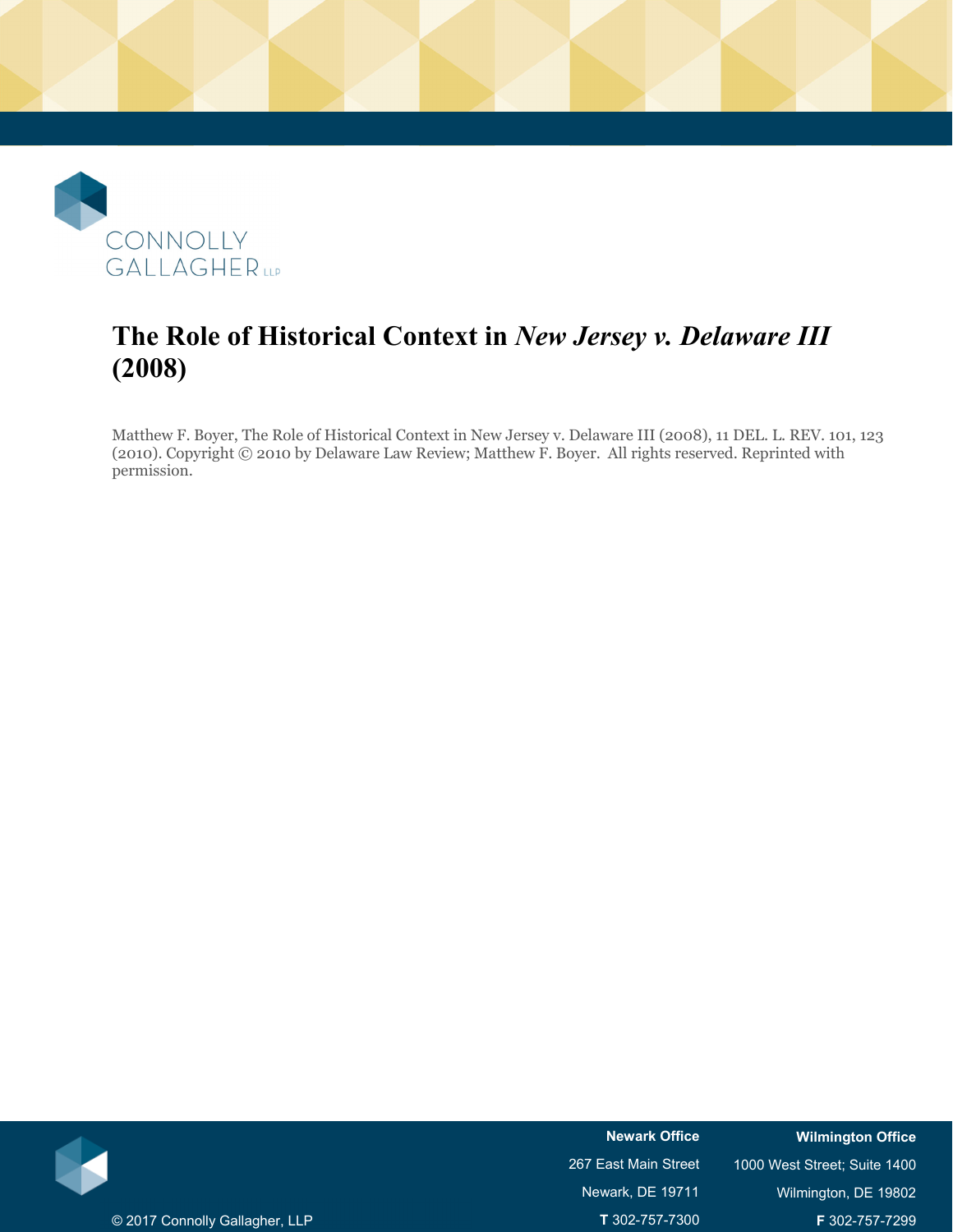#### **11 Del. L. Rev. 101**

**Delaware Law Review**  2010 Matthew F. Boyer<sup>a1</sup>

Copyright © 2010 by Delaware Law Review; Matthew F. Boyer

# **THE ROLE OF HISTORICAL CONTEXT IN NEW JERSEY v. DELAWARE III (2008)**

#### **"The past is a foreign country: they do things differently there."**

#### --L. P. Hartley, from "*The Go Between*"

The 2008 decision of the United States Supreme Court in *New Jersey v. Delaware<sup>1</sup>* ("*NJ v. DE III"*) was hailed as a victory for Delaware, and so it was. The Court upheld Delaware's authority to block the construction of a liquefied natural gas ("LNG") unloading terminal that would have extended from New Jersey's side of the Delaware River well into Delaware territory. But while the case involved modern concerns over the environment, clean energy, and even the threat of terrorist attack, the States' underlying dispute was, like the River itself, of ancient origin, with a folklore of its own, and powerful, sometimes twisting currents. This was New Jersey's third Supreme Court original jurisdiction action against Delaware since the Civil War, all challenging Delaware's claim to sovereignty within a twelve-mile circle from the town of New Castle, which reaches across the River to within a few feet of the New Jersey side. In *NJ v. DE III*, the Court was called on to (i) construe a 1905 interstate compact (the "Compact" or "1905 Compact")<sup>2</sup> by which the States settled the first suit in 1907 ("*NJ v. DE I*")<sup>3</sup>; (ii) apply the Compact in light of the Court's 1934 decision resolving the States' boundary dispute in the second suit ("*NJ v. DE II*")<sup>4</sup>; and then (iii) determine the effect of the Compact and the boundary decision on Delaware's authority to enforce its 1971 Coastal Zone Protection Act.<sup>5</sup> This would prove no simple task.

At the heart of the dispute lay Article VII of the 1905 Compact, which allowed that each State "may, on its own side of the river, continue to exercise riparian jurisdiction" and make grants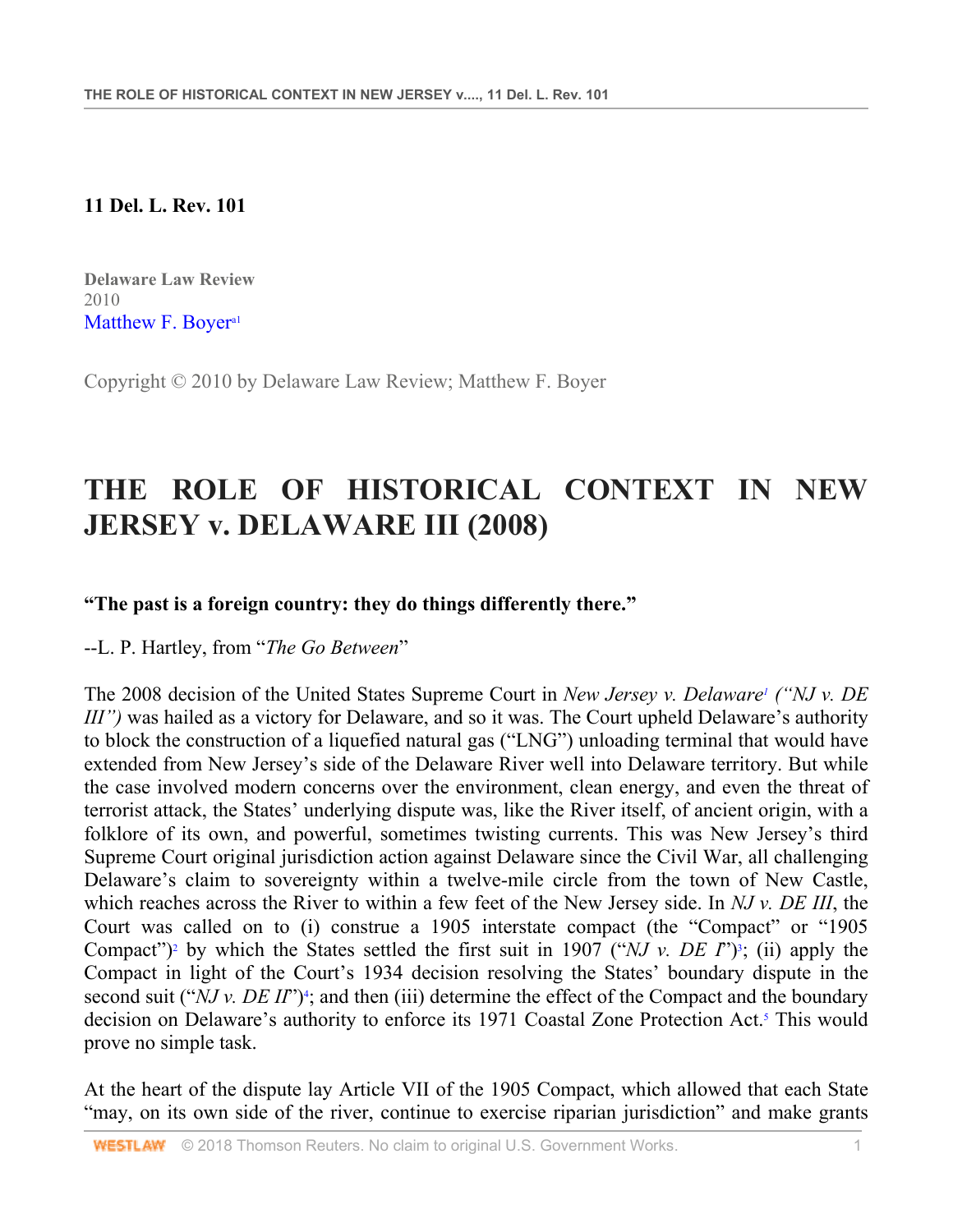"of riparian lands and rights" under its own laws.<sup>6</sup> These few words spawned five different readings in *NJ v. DE III*: one by the Special Master in his 2007 report to the Court,<sup>7</sup> one by a five-member majority of the Court, one by Justice Stevens concurring in the judgment, one by Justice Scalia in dissent, and another proposed extemporaneously by Justice Ginsburg at oral argument. At one end of **\*102** this interpretive spectrum, Article VII ceded to New Jersey complete riparian jurisdiction over projects extending from its side of the River, including the proposed LNG terminal; at the other, Article VII conceded no jurisdictional rights at all, but merely permitted unobjectionable prior activities to continue.

In an early decision confirming its original jurisdiction over boundary disputes, the Court found it appropriate to "look to the history of the times, and examine the state of things existing when [the Constitution] was framed and adopted, to ascertain the old law, the mischief and the remedy."<sup>8</sup> So too, in *NJ v. DE III*, the Court did well to examine the 1905 Compact in its historical context. To the extent that an interpretation overlooked or misread that context, or was driven by events occurring several decades thereafter, it invariably veered off course. Conversely, to the extent that a reading harmonized the words of the Compact with "the state of things existing" when it was framed and adopted, that reading drew closer to the drafters' intent. In the end, the reading that best fit the historical context may well have been that of Justice Ginsburg, not in her opinion for the Court, but in her suggestion at oral argument that Article VII permitted the States to continue unobjectionable exercises of riparian jurisdiction in the shadow of their unresolved boundary dispute, without "do[ing] anything dispositive."<sup>9</sup>

# **I. THE HISTORICAL BACKGROUND**

On the western side of the River near New Castle in 1682, by the ancient ritual of livery of seisin, William Penn received "turf and twig and water and Soyle of the River of Delaware," supposedly leaving him "in quiet and peaceable possession thereof."<sup>10</sup> But Penn's grant first led to a decades-long dispute with Lord Baltimore and then to an even longer feud between Delaware and New Jersey, marked by arrests at gunpoint, threats of military action, and three Supreme Court cases. The attorneys who represented Delaware before the Supreme Court included figures of historical significance, such as Thomas F. Bayard (1828-1898), George Gray (1840-1925), and Clarence A. Southerland (1889-1973). And while Delawareans would point with pride to Southerland's triumphant advocacy in the 1930's boundary case, which confirmed Delaware's sovereignty throughout the twelve-mile circle, New Jersey would insist, seven decades later, that Southerland had made key concessions that all but guaranteed victory for New Jersey in *NJ v. DE III*. The story bears some telling.

# **A. The River, Penn's Deed, and Early Jurisdictional Disputes**

Prior to the arrival of the European settlers, the Lenni Lenape lived on both sides of the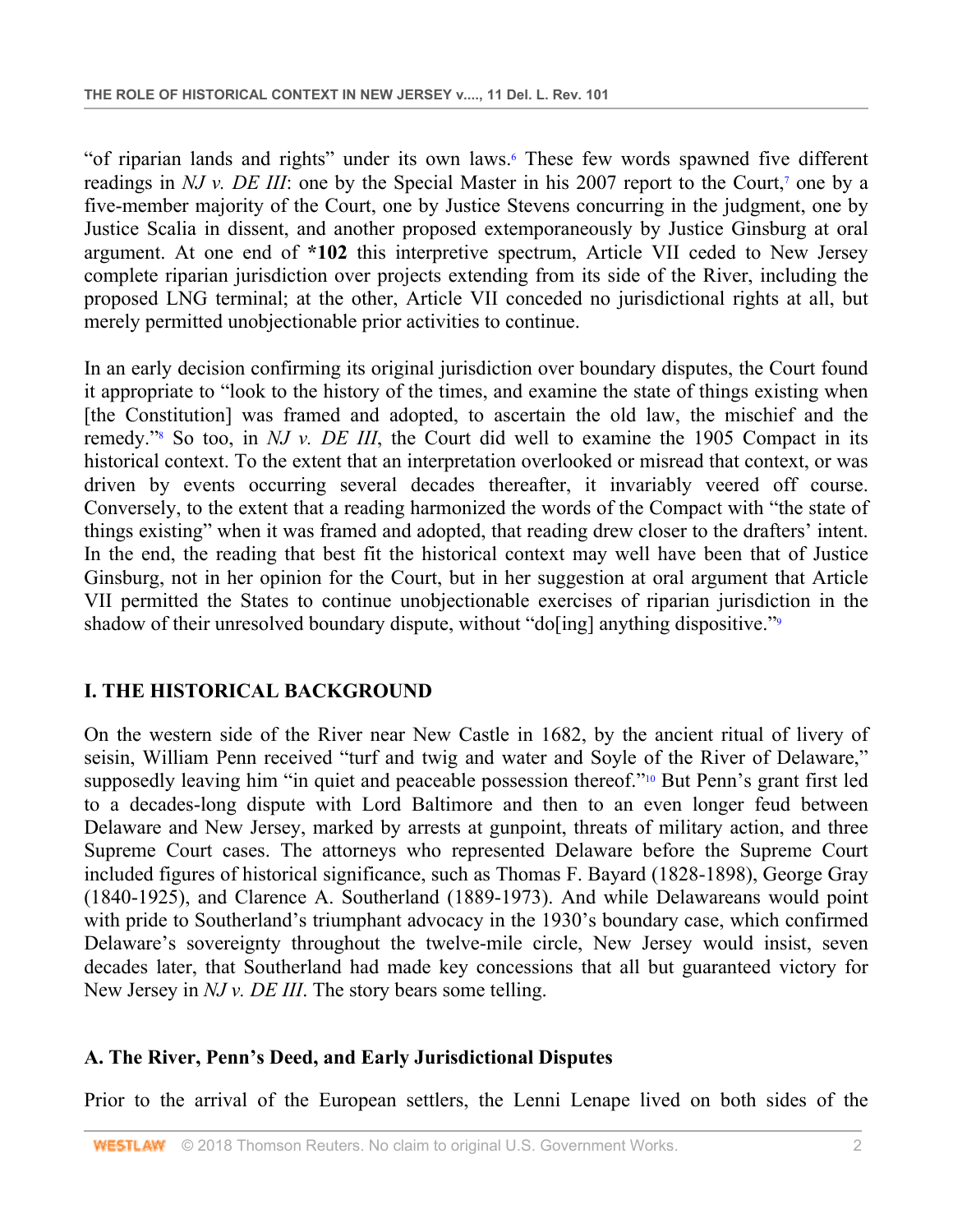Delaware River, paddling their dugout canoes to harvest its fish with woven nets, spears, and sometimes even their bare hands.11 While fur **\*103** trading and whaling brought the first Europeans to the River in the 17th century, explorers could not help but notice its uncommon abundance of fish. Thomas Yong, sailing for England in 1634, compared the climate to that of Italy, and of the fish he noted, "heere is plenty, but especially sturgeon all the sommer time ...."12 Peter Lindeström, who came over in about 1650 as part of the New Sweden Colony, described shad for his masters in Stockholm as "a kind of large fish like the salmon, runs against the stream like a salmon ... a very fine flavored and excellent tasting fish ...."<sup>13</sup> And within a year of his arrival on the Delaware, William Penn wrote to friends back in England that "the sorts of fish in these parts are excellent and numerous. Sturgeon leap day and night that we can hear them  $\ldots$  in our beds."<sup>14</sup>

By 1664, the Duke of York (later, King James II) had seized New Castle and the surrounding land from the Dutch. The Duke wanted to protect the town, so in 1680 his secretary proposed a circle boundary from its courthouse as a territorial buffer. In 1682, the Duke conveyed the territory, including the twelve-mile circle, to Penn, by livery of seisin.15 Over time, Penn's Three Lower Counties on the Delaware were recognized as a separate colony, and in 1776, when the United States declared independence from Great Britain, Delaware inherited the twelve-mile circle as its northeastern border.

By the end of the Revolutionary War, the cause of the first dispute over territory within the circle had arisen, literally, from the waters within it. In about 1783, there appeared at low tide in the River, about five miles below New Castle, a small muddy exposure of soil "about the size of a man's hat."16 The exposure grew until it formed an island of about 87 acres. Based on a tradition that a vessel laden with peas had once sunk on the spot where the island arose, it was named "Pea Patch." In 1784, New Jersey officials granted the island to private parties, and during the War of 1812, Delaware conveyed it to the federal government for the construction of a fort. By the 1840's, these inconsistent conveyances led to a dispute between James Humphrey, who claimed title from New Jersey, and the United States, which claimed from Delaware.<sup>17</sup>

Pursuant to an act of Congress, in 1847 President Polk appointed the Honorable John Sergeant, an attorney and congressman from Pennsylvania, to arbitrate the dispute. After a lengthy evidentiary hearing, Sergeant found in the *Case of Pea Patch Island*18 that Delaware had good title to convey throughout the twelve-mile circle. According to one legal journal, "Mr. Sergeant's opinion ... having been formed after full and grave publick argument before him for many days ..., is far more authoritative than any opinion merely professional, and has all the intrinsick weight of the highest judicial opinion."19**\*104** The journal went on to predict that Sergeant's opinion "can scarcely be reversed in any case which may again involve the question of this boundary."20 But as Justice Cardozo noted in his 1934 opinion in *NJ v DE II*, although Sergeant's opinion was "a careful and able statement of the conflicting claims of right," still "the controversy would not down."<sup>21</sup>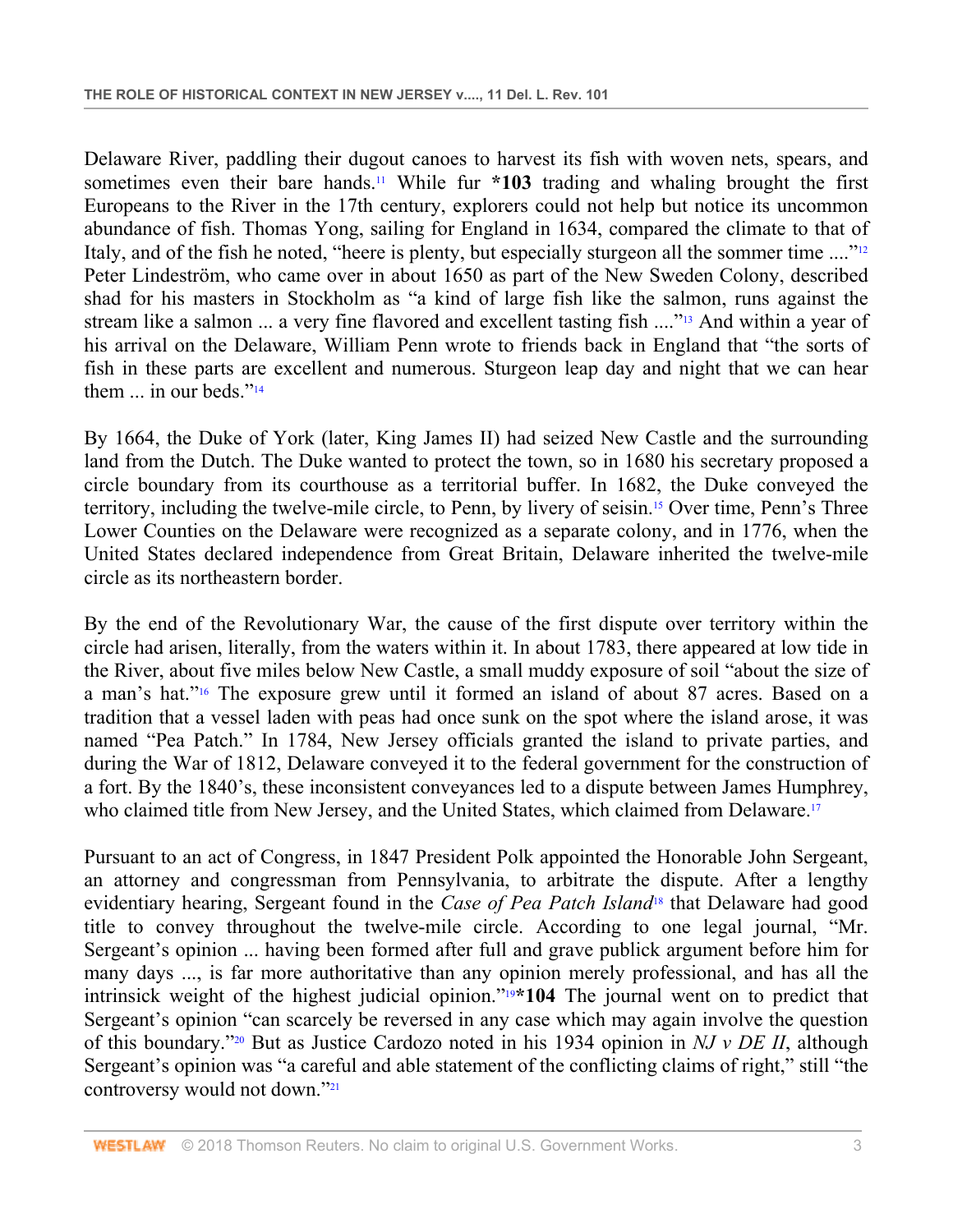# **B.** *New Jersey v. Delaware I* **(1877 - 1907) and the 1905 Compact**

On the morning of May 2, 1872, a tugboat named the *Falcon* steamed out from the Port of Wilmington with officers on board to intercept New Jersey fishermen on the eastern half of the River. The *Falcon's* mission was to enforce Delaware's 1871 "Act to Protect Fishermen," which sought to save an industry already plagued by overfishing and pollution by requiring non-Delawareans to purchase a \$20 annual license to fish in the River.22 The *Falcon* stopped twenty-two New Jersey fishermen without licenses, arrested them, and impounded their boats. When one resisted, a Delaware officer "drew a pistol and pointed it at the person so refusing, and said if he ... did not come on board of the 'Falcon,' he would make him ...."<sup>223</sup>

The arrests sparked outrage in New Jersey and ignited oratorical salvos from both sides of the River. New Jersey Governor Joel Parker put "all persons" (read: Delaware) on notice of New Jersey's jurisdiction "easterly of the middle line of said river." His Delaware counterpart, James Ponder, responded that Delaware did not regard the matter "as an open question," it being clear that Delaware's jurisdiction is "exclusive over the waters of said river to low water mark, on the eastern side of said river, within the twelve mile circle from New Castle."<sup>24</sup> Eventually, the States appointed commissioners to negotiate an interstate compact, but their efforts failed. In 1876, Delaware gave notice that it intended to resume enforcement of its 1871 fishing law.

On March 13, 1877, the Court granted New Jersey leave to file a Complaint challenging Delaware's territorial claim over the twelve-mile circle, launching *NJ v. DE I*. 25 The Complaint set forth a two-pronged attack. First, Delaware's chain of title from Penn was flawed, so that New Jersey had title to the middle of the River under the Treaty of Paris in 1783. Second, even if Delaware's claim was originally valid, New Jersey nevertheless had gained title to the middle of the River under the doctrine of "prescription and acquiescence" (akin to adverse possession) by virtue of its "long, peaceable and undisputed possession, use and enjoyment" of the River.<sup>26</sup> In support of its prescription claim, New Jersey alleged that it had taken numerous actions within the twelve-mile circle without objection by Delaware, including regulating fishing, exercising criminal jurisdiction over "wrongs committed," and authorizing residents to build piers.27 This last allegation sowed the seeds of the jurisdictional conflict that would ultimately result in *NJ v. DE III*.

**\*105** Along with its Complaint, New Jersey filed a motion for a preliminary injunction to stop Delaware from enforcing its 1871 fishing law. In support of its motion, New Jersey submitted affidavits from fishermen who recalled the *Falcon* incident and warned that "if such arrests are attempted again they will be resisted and ... violence, bloodshed, and loss of life will be the ... almost certain result."28 Within less than two weeks, on March 26, 1877, the Court issued an order granting New Jersey's motion, noting the threat of violence on the River.<sup>29</sup> But thereafter, the case went into a slumber of Van Winklean proportions, for over twenty years, as neither side was sufficiently bothered by the status quo to embark upon the tedious process of litigating the underlying chain of title and prescription claims.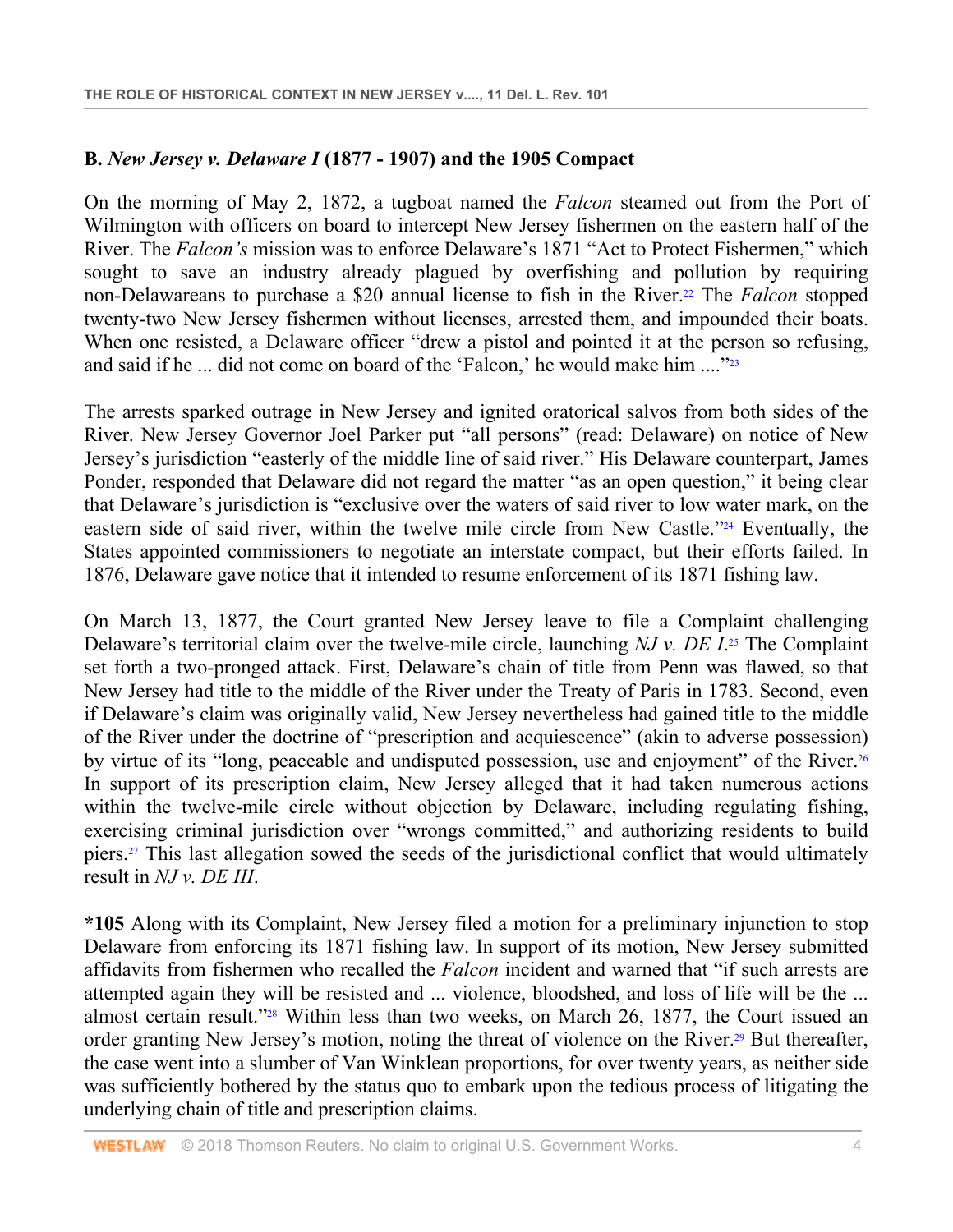Finally, in 1901, the clerk of the Court prodded counsel to resolve the matter. On or about February 14, 1901, Delaware Governor John Hunn, a respected Quaker businessman and son of a noted abolitionist, $30$  issued a message to the General Assembly calling upon it to fund the defense of the State's birthright. In words that convey a depth of conviction that may sound quaint to modern ears, Hunn stated:

The unanimity with which the people of this State, through various General Assemblies and Executives, have always defended the integrity of the jurisdiction, territory, and sovereignty of this State in this controversy, constitutes a just guide for present action. I cannot bring myself to believe that the present generation of Delawareans will, when properly advised on the subject, find themselves less sensitive and earnest in maintaining the rights of the State than the generations which have preceded us ....

I therefore recommend that the General Assembly renew its dedication of purpose, not to abandon the vindication of its sovereign right and title to the territory which immemorially has been conceded to be a part of its domain, and that it shall make such provision for the further defense thereof against what must be considered the unfounded pretensions of the State of New Jersey, as will comport with the honor, dignity and best interests of the State.<sup>31</sup>

Needless to say, such provision was made.

In October 1901, Delaware filed a 67-page, type-set, single spaced Answer setting forth in meticulous detail its chain of title from William Penn and rebutting New Jersey's prescription claim.32 As to the latter, Delaware stated that it did not know whether or not New Jersey residents had built wharves or other improvements on the easterly side of the River within the twelve-mile circle. But even if they had, the building of such structures could not "affect in any way" Delaware's title to any part of the soil or bed of the River within the twelve-mile circle not "actually and physically occupied" by the structures. And even then:

[New Jersey] cannot, whether by such actual or physical occupation, if any such occupation there be, of any part of the original territory ... of [Delaware] ... acquire any part or portion of such territory, **\*106** jurisdictions, rights, privileges, franchises, powers or estates, or any of them, of any and every nature and description ... of [Delaware], unless and until [Congress and Delaware and New Jersey] have expressly and formally consented thereto.<sup>33</sup>

In other words, while a resident of New Jersey (or Delaware) might gain ownership of the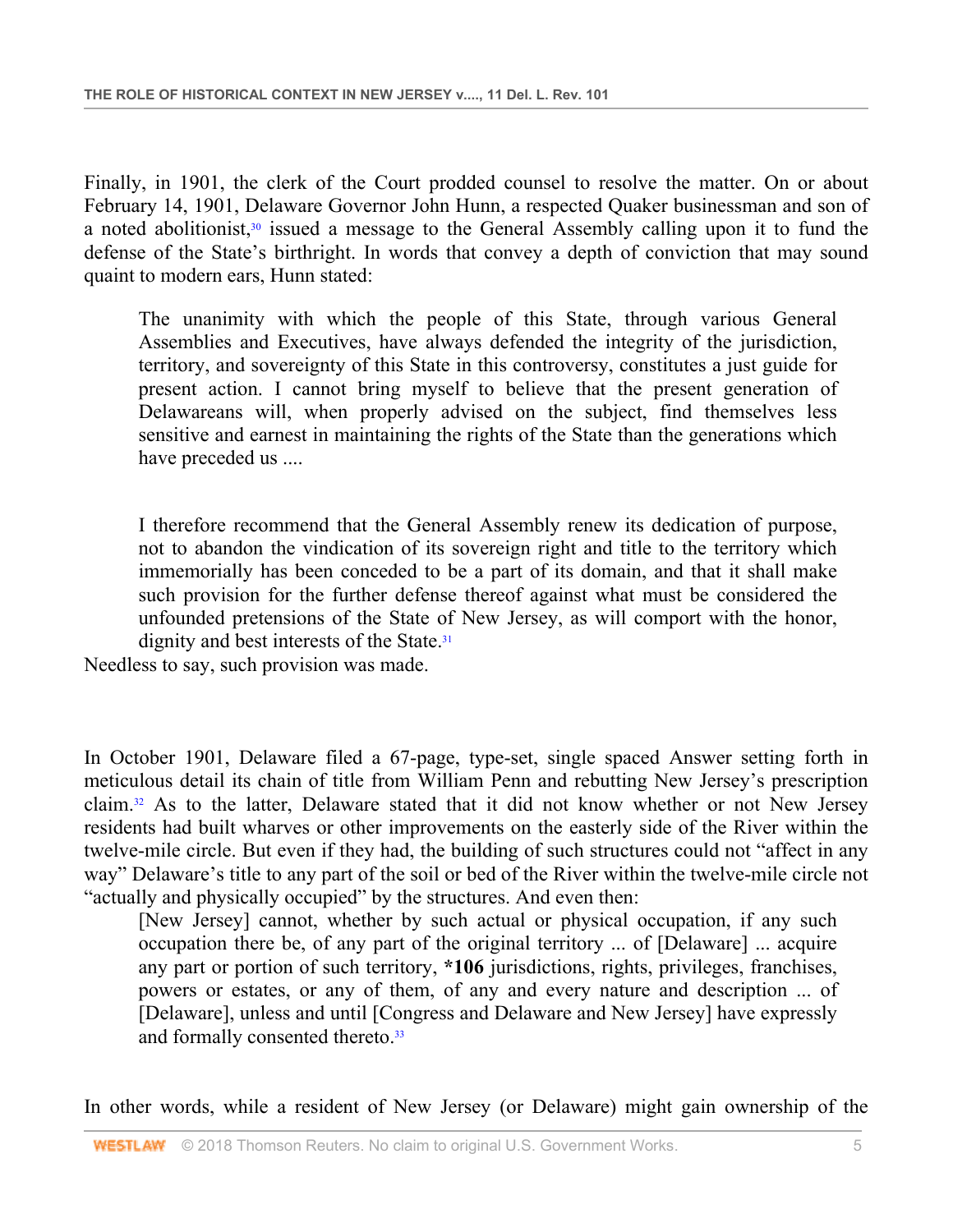subaqueous soil underneath a particular wharf by adverse possession, New Jersey could not, by such occupation, acquire any jurisdiction from Delaware, let alone full sovereignty to the middle of the River. In *NJ v. DE II*, a unanimous Court would agree: "From acquiescence in these improvements of the river front, there can be no legitimate inference that Delaware made over to New Jersey the title to the stream up to the middle of the channel or even the soil under the piers."34 But Delaware's 1901 Answer also signaled a willingness to grant New Jersey some authority to regulate wharves entering the circle -- within the broad spectrum of powers identified in its Answer -- in a mutually-agreeable interstate compact.

On January 31, 1903, Delaware's Attorney General, Herbert H.Ward, reported to Governor Hunn that, in light of a mutual concern over the "very considerable expense" of trying the case, counsel on both sides had agreed to attempt to "adjust all differences" out of court.<sup>35</sup> Ward advised that the "very laborious and critical examination of ancient documents" which preceded the preparation of Delaware's Answer had "greatly strengthened the belief and reliance of counsel for this state upon the justice of her claim."36 Nevertheless:

Notwithstanding this well grounded hope that the State of Delaware would be ultimately successful in the suit now depending [sic] in the Supreme Court of the United States, ... if the entire controversy between the two states can be settled out of court in a manner creditable and satisfactory to both states, it would seem the part of good reason to attempt to make such a settlement.37

Governor Hunn agreed, and after legislative approval, commissioners from both States met in Philadelphia on March 12-14, 1903, to draft what would become the 1905 Compact.<sup>38</sup>

Delaware's commissioners, Hunn, Ward, and outside counsel George H. Bates, brought to the negotiating table a remarkable breadth of experience. Bates's mentor had been Thomas F. Bayard, Delaware's first counsel in *NJ v. DE I*. Bayard had served in the United States Senate from 1869 until 1885, as Secretary of State under President Grover Cleveland from 1885 to 1889 and, after a brief return to private practice, as ambassador to Great Britain from 1893-1897. Bates had gained diplomatic experience, first under Bayard, and then under Bayard's successor as Secretary of State, James G. Blaine. In particular, Bates had represented the United States in negotiating agreements with Germany and Great Britain to preserve the United States' interests in the Samoan Islands.<sup>39</sup> Similarly, Ward, before becoming Attorney General, was **\*107** a partner of George Gray. In addition to representing Delaware in *NJ v. DE I* in the 1890s, Gray served in the United States Senate from 1885 to 1899, on an 1898 United States commission that negotiated with Canada over fishing rights in the Great Lakes, on the commission that arranged terms to end the Spanish-American War, and as a judge on the newly-constituted international court at the Hague.40 As such, Delaware's commissioners were not only determined to defend the "integrity of the jurisdiction" of Delaware against New Jersey's "unfounded pretentions," but also familiar with diplomatic approaches to disputes between sovereigns, such as *modus vivendi* agreements that found "a way of living together"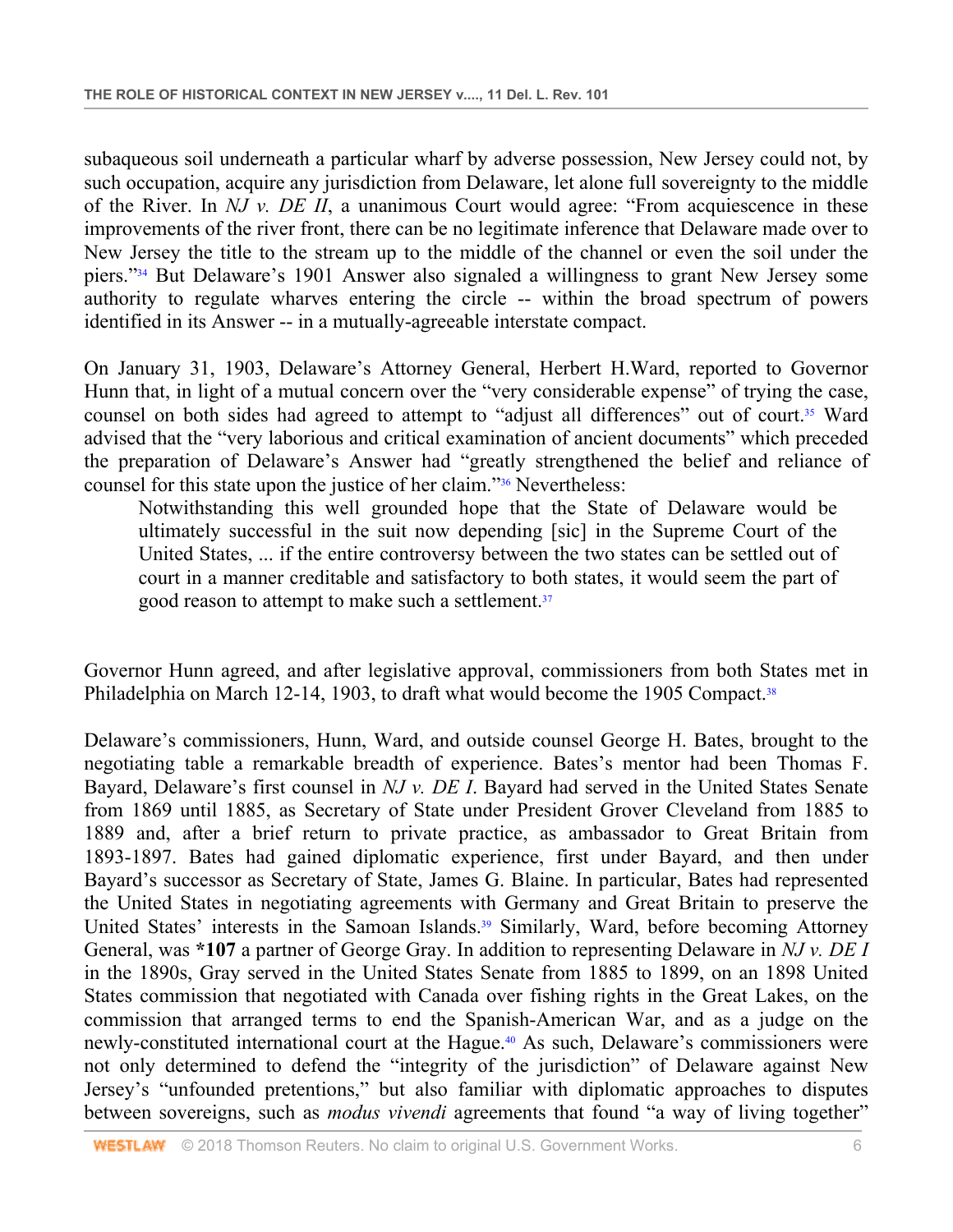despite conflicting claims.41

For their part, New Jersey's commissioners (Attorney General Thomas N. McCarter, Governor Franklin Murphy, and future Governor Edward C. Stokes) brought their State's history of interstate compacts with Pennsylvania and New York over the rivers between them. Particularly relevant was the 1834 New Jersey-New York Compact ("1834 Compact"), $42$  which drew an interstate boundary at the middle of the Hudson River, gave New York jurisdiction over the waters of the River to the low water-mark on the westerly or New Jersey side, and provided that New Jersey "shall have the exclusive jurisdiction of and over the wharves, docks, and improvements, made and to be made on the shore of the said state ...."<sup>43</sup>

By March 14, 1903, the commissioners had produced a Compact. As Bates would later describe it to the Court, the Compact was "not a settlement of the disputed boundary, but a truce or a *modus vivendi*," the "main purpose" of which was to "provide for enacting and enforcing a joint code of fishing laws regulating the business of fishing in the Delaware River and Bay.<sup>44</sup> Of immediate effect, the Compact permitted each State to serve criminal and civil process on the River concurrently (Articles I and II) and declared that the citizens of each State "shall have and enjoy a common right of fishery" (Article III).<sup>45</sup> To further define this shared authority, the Compact called for the creation of an interstate commission to draft uniform fishing laws within two years (Article IV). Upon the adoption of these uniform fishing laws, the Compact declared that each State "shall have and exercise exclusive jurisdiction" to arrest its own citizens (Article IV).46 Until then, all laws not contrary to the common right of fishery would remain in force (Article V).47

The final two substantive provisions of the Compact, Articles VI and VII, addressed the shellfish industry and regulation of riparian rights. In Article VI, the drafters clarified that "nothing herein shall affect the planting, catching, or taking of oysters, clams, or other shell fish, or interfere with the oyster industry as now or hereafter carried on under the **\*108** laws of either State."48 And in Article VII, the drafters agreed that "[e]ach State may, on its own side of the river, continue to exercise riparian jurisdiction of every kind and nature, and to make grants, leases, and conveyances of riparian lands and rights under the laws of the respective States."49

Article VII addressed a legal rather than a practical dispute. As noted above, New Jersey had claimed sovereignty to the middle of the River based on its regulation of those wharves, and Delaware had denied that New Jersey's actions had given it any jurisdictional rights whatsoever. But the piers on the New Jersey side of the River that entered the disputed twelve-mile circle were few and non-controversial. They included docks for ferries that provided transportation between the States, and a pier serving an industrial facility owned by the Wilmington-based Du Pont company.<sup>50</sup> In the absence of a practical dispute, the States agreed only that New Jersey "may ... continue" regulating riparian rights as it had been.

Article VIII of the Compact, a reservation of rights provision, stated: "Nothing herein contained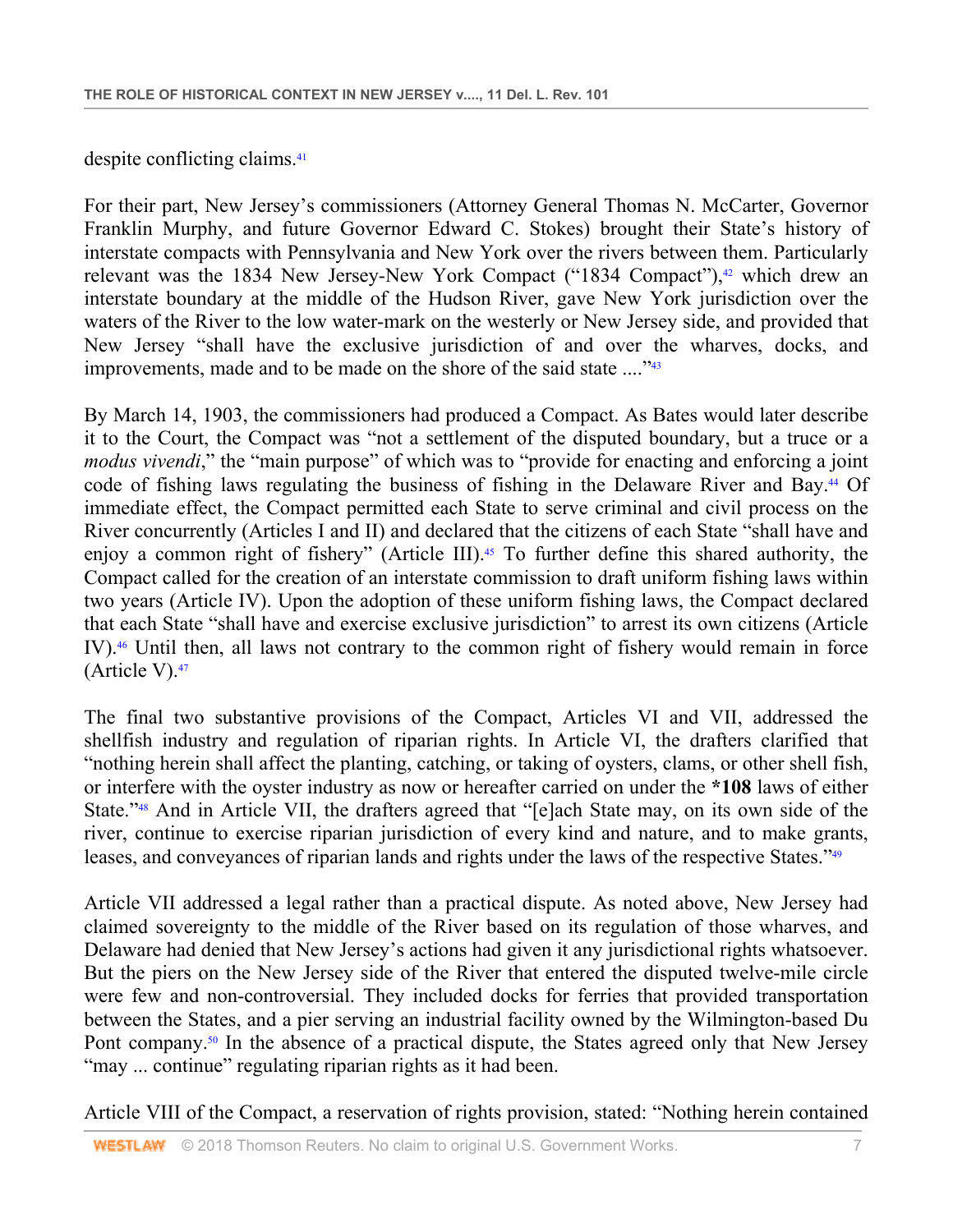shall affect the territorial limits, rights, or jurisdiction of either State of, in, or over the Delaware River, or the ownership of the subaqueous soil thereof, except as herein expressly set forth."<sup>51</sup> Finally, Article IX stated that, after approval by the legislatures of the States and ratification by Congress, the Compact would be "binding in perpetuity upon both of said States" and the suit would be "discontinued without costs to either party and without prejudice."<sup>52</sup>

On March 16, 1903, with the ink on the Compact barely dry, the commissioners submitted it to their respective legislatures for approval. New Jersey's commissioners explained that:

... while it was not found practicable to settle the exact geographical boundary line between the two States, nevertheless every interest of the State of New Jersey has been protected, all its riparian, fishery and other rights and jurisdiction thoroughly safeguarded, and every question of practical difficulty between the two States settled for all time. At the same time, the interests of our sister State of Delaware have been amply protected in a manner acceptable to the Commissioners from that State.<sup>53</sup>

New Jersey's legislature approved the Compact. However, Delaware's House of Representatives objected that the submission of the Compact only a few days prior to the close of the legislative session required it to be "rushed through ... with undue haste."54 The House did not act on the Compact before the legislative session expired.

At its next session, in 1905, Delaware's General Assembly approved the Compact, but only after stiff debate. As the evidence started to come in, and Delaware's case looked strong, Bates, for one, had second thoughts about a settlement. He argued that "no agreement should be made until the Supreme Court has judicially decided the underlying and basic question of territorial jurisdiction."<sup>55</sup> Former State Senator Alexander B. Cooper agreed, prophesying that "Jerseymen" **\*109** are fighters, and if the matter is not settled by the court, they will continue their contentions whenever the opportunity arises."56 But Ward and Delaware's new Attorney General, Robert H. Richards, who took office in January of 1905 along with the new Governor, Preston Lea, persuaded the General Assembly to approve the Compact in order to avoid further expense. In their view, the Compact would not "yield[] one foot of property or title," but if it were rejected, they warned, the General Assembly would be asked to provide another \$10,000 to fund the suit. $57$ 

After Delaware and New Jersey approved the Compact, the States appointed commissioners under Article IV to a joint commission charged with developing uniform fishing laws. When their work was nearing completion, the States sought congressional approval of the Compact as required by the Constitution.58 Congress ratified the Compact on January 24, 1907, and on April 15, 1907, the Court dismissed *NJ v. DE I* without prejudice.<sup>59</sup>

Ironically, the Compact achieved neither of its goals of establishing uniform fishing laws or of avoiding costly litigation. While the joint commission proposed uniform laws, Delaware's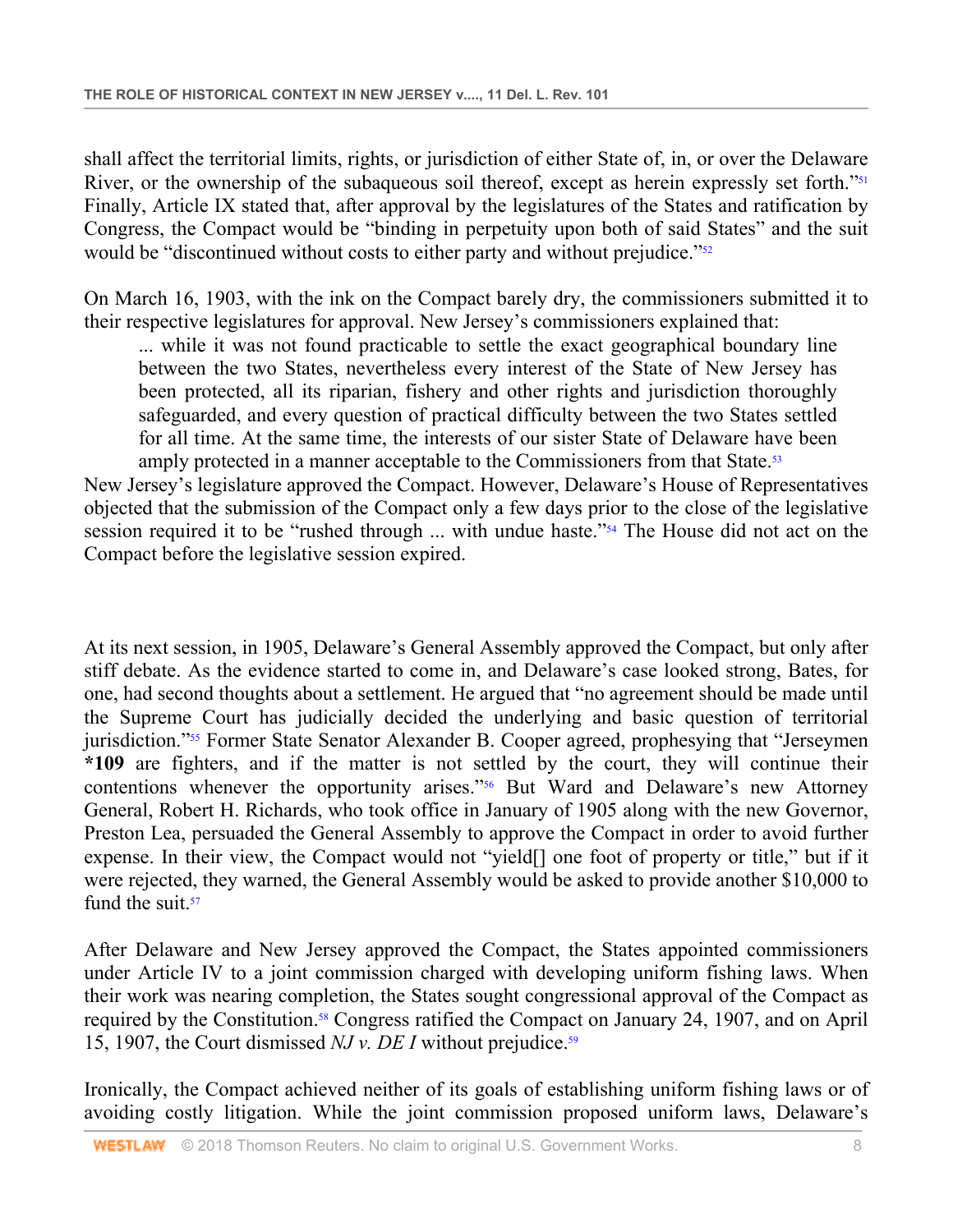General Assembly made "certain modifications" so that the Delaware version did not match the bill as passed by New Jersey.<sup>60</sup> From time to time efforts were made to conform the bills, without success. Then, in the mid 1920's another dispute forced the States back into the expensive boundary litigation that they had hoped to avoid. By application of Murphy's Law, the Compact's only enduring contribution would be to spark yet a third Supreme Court litigation a century later, in 2005, this time over the meaning of the Compact itself.

### **C.** *New Jersey v. Delaware II* **(1929 - 1938)**

In 1925 the controversy resurfaced when New Jersey officials arrested Delaware oystermen working in water claimed by both States in the Delaware Bay south of the River.<sup>61</sup> Again, the States appointed commissioners to seek a compromise, and again their efforts failed. In 1929, New Jersey filed *NJ v. DE II*, seeking a ruling on the boundary between the States both within the twelve-mile circle and south of the River into the Delaware Bay. In its Complaint, New Jersey revived the same two claims that it had dismissed without prejudice in *NJ v. DE I*: (i) that Delaware's chain of title from Penn was flawed and therefore of no effect, and (ii) that New Jersey had gained jurisdiction to the middle of the River by prescription.

This time the laborious task of producing evidence was completed, involving over two years of discovery and numerous days of live testimony.62 But after discovery had ended, New Jersey injected a new issue into the case, based **\*110** on Article VII of the Compact. Like Pea Patch Island, the argument appeared inconspicuously at first, on page 126 of New Jersey's mammoth 749-page opening "brief" before the Special Master, filed on August 15, 1932. There, New Jersey argued that Article VII "clearly acknowledges and confirms the jurisdiction which [New Jersey] had previously, and has since, exercised in the ownership and disposition of lands under water in the disputed area" to the middle of the River in the twelve-mile circle. New Jersey contended that the Compact "alone, is sufficient to sustain the title of [New Jersey] and its grantees in the bed of the river east of the ship channel, independent of all other considerations."63

The task of responding to New Jersey's brief was assigned to Delaware's outside counsel, the formidable Clarence A. Southerland, who had been Delaware's Attorney General (1925-1929) and would go on to serve a twelve-year term as the first Chief Justice of Delaware's separately-constituted Supreme Court (1951-1963).<sup>64</sup> In Delaware's reply brief, submitted on September 12, 1932, Southerland pointed out that the Compact had never been at issue in the case. While New Jersey's Complaint set forth with "great particularity the sources of [its] claim to title" on the eastern half of the River [*i.e*., Delaware's allegedly flawed chain of title and New Jersey's exercises of jurisdiction], the Complaint "nowhere mentions the Compact as the source of that claim."65 The construction previously placed on the Compact "has been the reverse to that now contended for" by New Jersey.<sup>66</sup> Indeed, Southerland pointed out, this was "the first time the idea has ever been advanced that the Compact of 1905 settled the boundary dispute within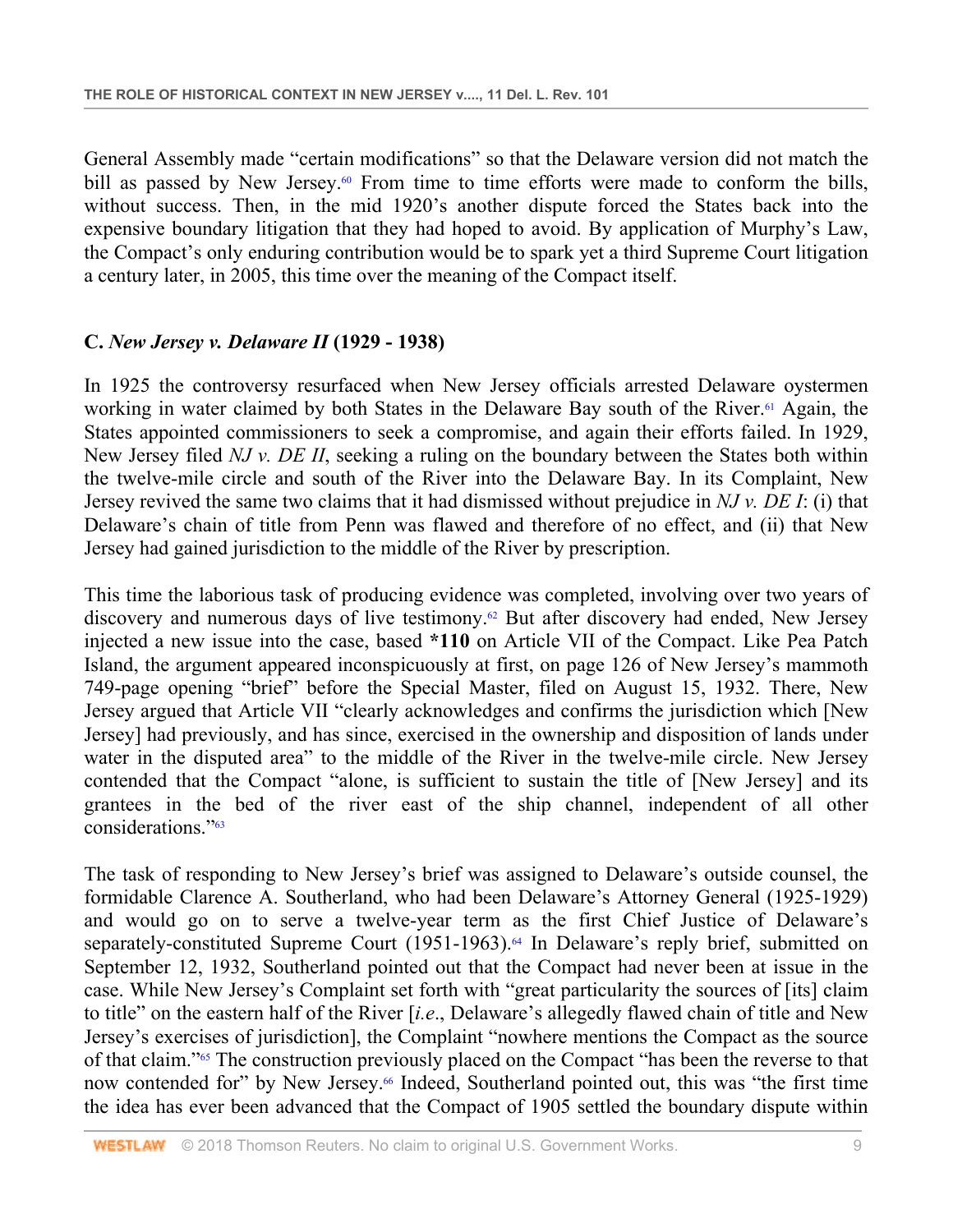the twelve-mile circle."67

Because no discovery had been taken on the meaning of the Compact, and the Delaware commissioners involved in drafting it, Bates, Hunn, and Ward, had passed away,<sup>68</sup> Southerland was left to make what arguments he could based on the text. He was sure that Article VII did not acknowledge any jurisdiction to the middle of the River, but less sure exactly what it did do. In Delaware's reply brief, he argued that Article VII was "merely a recognition of the rights of the riparian owners of New Jersey and *a cession to the State of New Jersey by the State of Delaware of jurisdiction to regulate those rights*."69 At oral argument, also on September 12, 1932, Southerland told the Special Master that "*in my view* the Compact of 1905 *ceded* to the State of New Jersey all the right to control the erection of those wharves and to say who shall erect them, and it was a very sensible thing to do."70 Therefore, New Jersey had no case "for the application of any doctrine of prescription."71

**\*111** On October 9, 1933, the Special Master issued a report recommending that Delaware's claim to sovereignty throughout the twelve-mile circle be upheld as its chain of title was good and such title was not lost due to prescription or the Compact.72 South of the circle and into the Delaware Bay, the Special Master agreed with New Jersey that the States' boundary should follow the thalweg (the mid-point of the shipping channel), rather than the geographic middle of the River as Delaware had argued.73 In a unanimous opinion authored by Justice Cardozo, issued on February 5, 1934, the Court affirmed the report in all respects.74 Along the way the Court quickly dispatched New Jersey's Compact argument, stating:

We are told that by this compact the controversy was set at rest and the claim of Delaware abandoned. It is an argument wholly without force. The compact of 1905 provides for the enjoyment of riparian rights, for concurrent jurisdiction in respect of civil and criminal process, and for concurrent rights of fishery. Beyond that it does not go.75

In rejecting New Jersey's boundary claim, the Court was not required to parse Article VII or other provisions of the Compact. But the Court left ample room for dispute by stating that "[w]ithin the twelve-mile circle, the river and the subaqueous soil thereof up to low water mark on the easterly or New Jersey side will be adjudged to belong to the state of Delaware, *subject to the Compact of 1905*."76

In a report to Delaware Attorney General Percy Warren Green dated July 3, 1935, shortly after the Court had issued its final decree, Southerland admitted that, "[t]he meaning of [Article VII] of the compact is far from clear."77 But he was certain of one thing: "there will obviously be a difference of opinion between the States on the proper construction of this compact."<sup>78</sup> As late as 1938, New Jersey filed motions petitioning the Court to reconsider its ruling on the twelve-mile circle.79 Although the Court denied them, the motions were, like Southerland's report, intimations that the controversy still "would not down."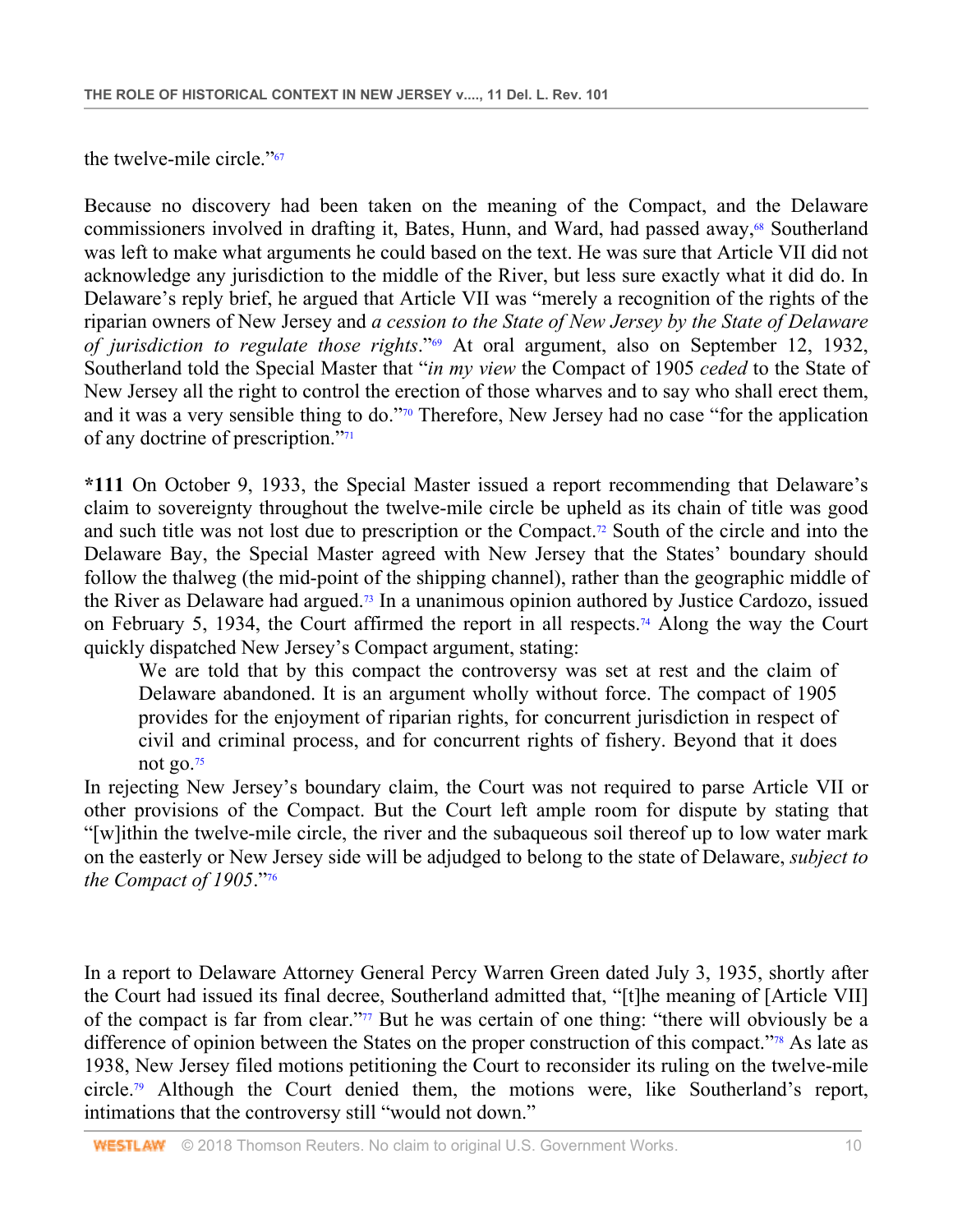#### **D.** *New Jersey v. Delaware III* **(2005 - 2008)**

In the decades after the Court resolved the boundary dispute, the Compact gathered dust as the fishing industry on the River died out and the States adopted a cooperative approach to boundary-straddling riparian projects. Delaware did **\*112** not begin regulating riparian rights until the 1960's, when it first passed laws regulating the use of its subaqueous lands.<sup>80</sup> In 1971, Delaware adopted the Delaware Coastal Zone Act ("DCZA") to preserve its fragile coastal zone for tourism and recreation.<sup>81</sup> New Jersey's public officials did not object when, in 1972, Delaware denied an application by El Paso Eastern under the DCZA to construct an LNG terminal from the New Jersey side of the River into the twelve-mile circle just north of Wilmington.<sup>82</sup> In 1980, New Jersey stated in a document filed under the Federal Coastal Management Act<sup>83</sup> that "any New Jersey project extending beyond mean low water must obtain coastal permits from both states."84 Apart from the El Paso Eastern proposal, from 1969 through 2004, only three riparian structures were built from the New Jersey side of the River into the circle, and Delaware regulated all three.<sup>85</sup>

The era of cooperation ended in 2005, soon after British Petroleum ("BP") sought permission from Delaware to construct an LNG terminal on the River on almost the same spot as the proposed El Paso Eastern terminal in 1972. BP's project called for a 2,000 foot long, 50 foot wide pier extending from the New Jersey bank of the River into Delaware territory. To build the pier and accommodate the supertankers that would berth there, the project would require dredging 1.24 million cubic yards of riverbed, affecting approximately 29 acres of Delaware soil. The supertankers would transport 200,000 cubic meters of LNG up the River and under the Delaware Memorial Bridge, past densely-populated areas to an offloading point just north of Wilmington.<sup>86</sup>

On February 2, 2005, Delaware's Department of Natural Resources and Environmental Control determined that the proposed LNG terminal would constitute a prohibited bulk product transfer facility under the DCZA. After BP lost an administrative appeal, it looked to New Jersey for help. BP's outside counsel had represented Virginia successfully in another original jurisdiction case, *Virginia v. Maryland* (2003), involving a dispute over riparian rights in the Potomac River.<sup>87</sup> With some coaching from BP, New Jersey advised Delaware that, under Article VII of the Compact and *Virginia v. Maryland*, Delaware had no authority to interfere with BP's project. Delaware disagreed, and the ensuing rhetoric recalled the days of the tugboat *Falcon*. New Jersey legislators introduced a bill threatening to withdraw State **\*113** pension funds from Delaware banks if Delaware did not relent. Two Delaware legislators responded by introducing a bill to authorize the National Guard to protect Delaware's borders from encroachment. Not to be outdone, a New Jersey legislator explored the seaworthiness of the decommissioned battleship *New Jersey* in the event the State was forced to repel an "armed invasion" by Delaware.<sup>88</sup>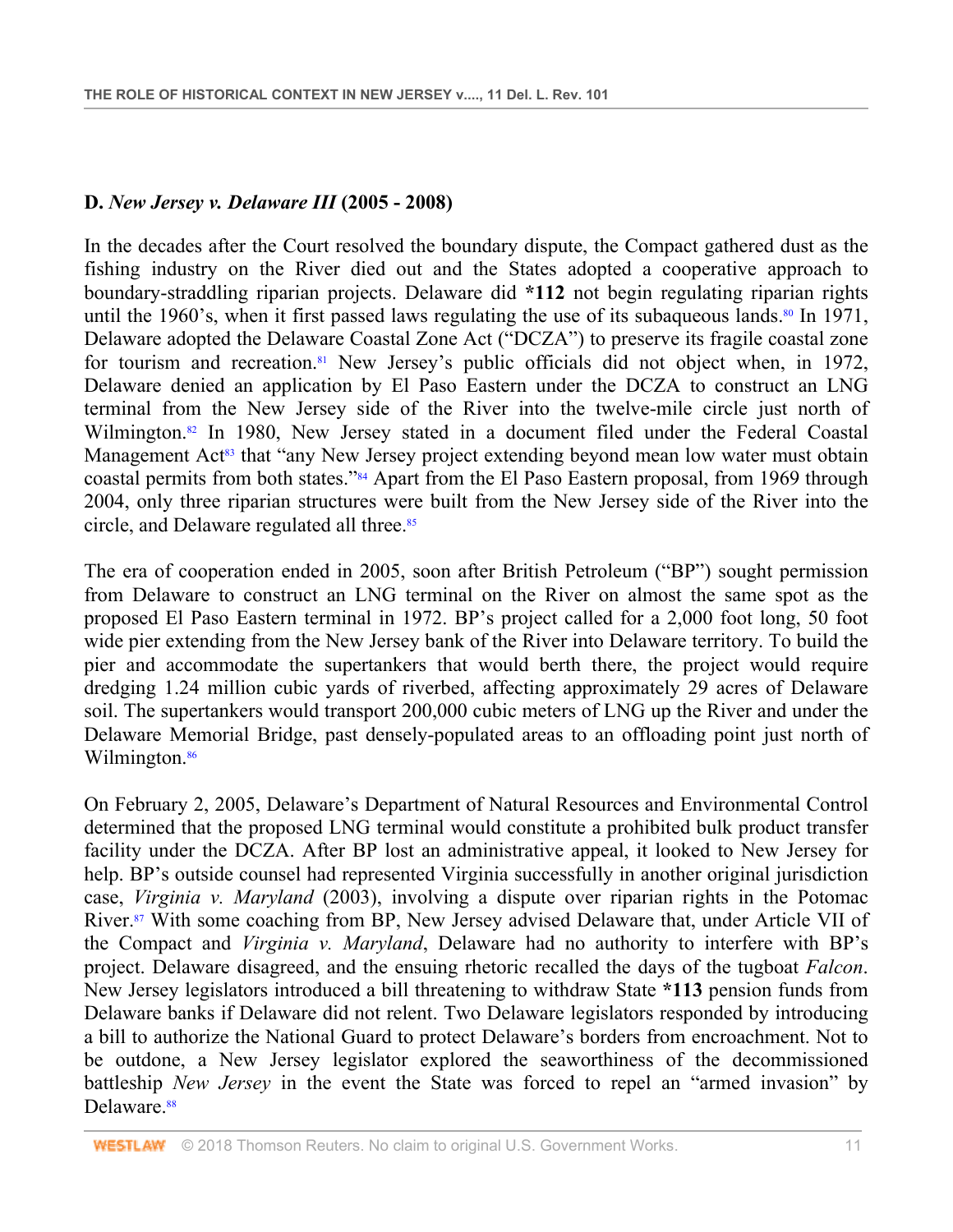On July 28, 2005, New Jersey filed in the Supreme Court a motion to reopen *NJ v. DE II* seeking a declaration that Delaware could not interfere with New Jersey's regulation of riparian projects appurtenant to its shore. The Court instead authorized New Jersey to commence a third original jurisdiction action and on January 23, 2006, appointed Ralph I. Lancaster, Jr., the Special Master in *Virginia v. Maryland*, to serve in the same capacity in *NJ v. DE III*. 89 The States then undertook extensive discovery into the history surrounding the Compact, followed by briefing and oral argument in Philadelphia, just blocks from where the Compact was drafted.

Both before the Court and the Special Master, New Jersey highlighted Southerland's statements in *NJ v. DE II* that Article VII was a "cession" of jurisdiction.<sup>90</sup> As the case progressed through discovery, Delaware brought to light documents relating to the Compact that Southerland had not been given an opportunity to consider, such as the 1834 New Jersey -- New York Compact and Bates's explanation of the Compact to the Court in 1906 as a "truce or *modus vivendi*."91 Delaware also pointed out that New Jersey officials had made their own inconvenient statements contrary to New Jersey's claim of exclusive jurisdiction over boundary-straddling riparian projects.92

On April 2, 2007, the Special Master issued a 100-page report recommending that the Court conclude that Article VII created overlapping jurisdiction over the River. New Jersey could exercise riparian jurisdiction over wharves extending from its shore into the twelve-mile circle. However, New Jersey could not grant lands in Delaware territory. And Delaware was entitled to exercise police power jurisdiction over improvements extending onto its territory, including by enforcing its environmental laws to block the proposed BP project.<sup>93</sup>

In addressing New Jersey's exceptions to the Special Master's Report, the eight Justices who participated in the case<sup>94</sup> proposed four additional readings of Article VII. In Justice Ginsburg's opinion for a majority of five, the Court held that "New Jersey and Delaware have overlapping authority to regulate riparian structures and operations of extraordinary character extending outshore of New Jersey's domain into territory over which Delaware is sovereign."95 Because BP's LNG terminal was of extraordinary character, Delaware had authority to block it. Justice Stevens concurred with the Court's conclusion that Delaware retained authority to block the terminal, but read Article VII to permit New Jersey to **\*114** make grants and authorize the building of wharves within Delaware territory only "to the extent that such activities are not inconsistent with Delaware's exercise of its police power."96 Justice Scalia, joined by Justice Alito, dissented, stating that Article VII conceded to New Jersey full and exclusive control over riparian projects on the New Jersey side, including the proposed terminal.<sup>97</sup> And at oral argument, Justice Ginsburg proposed that Article VII might have permitted certain conduct to continue without conceding jurisdiction.

# **II. THE READINGS OF THE COMPACT AND THE "HISTORY OF THE TIMES ...."**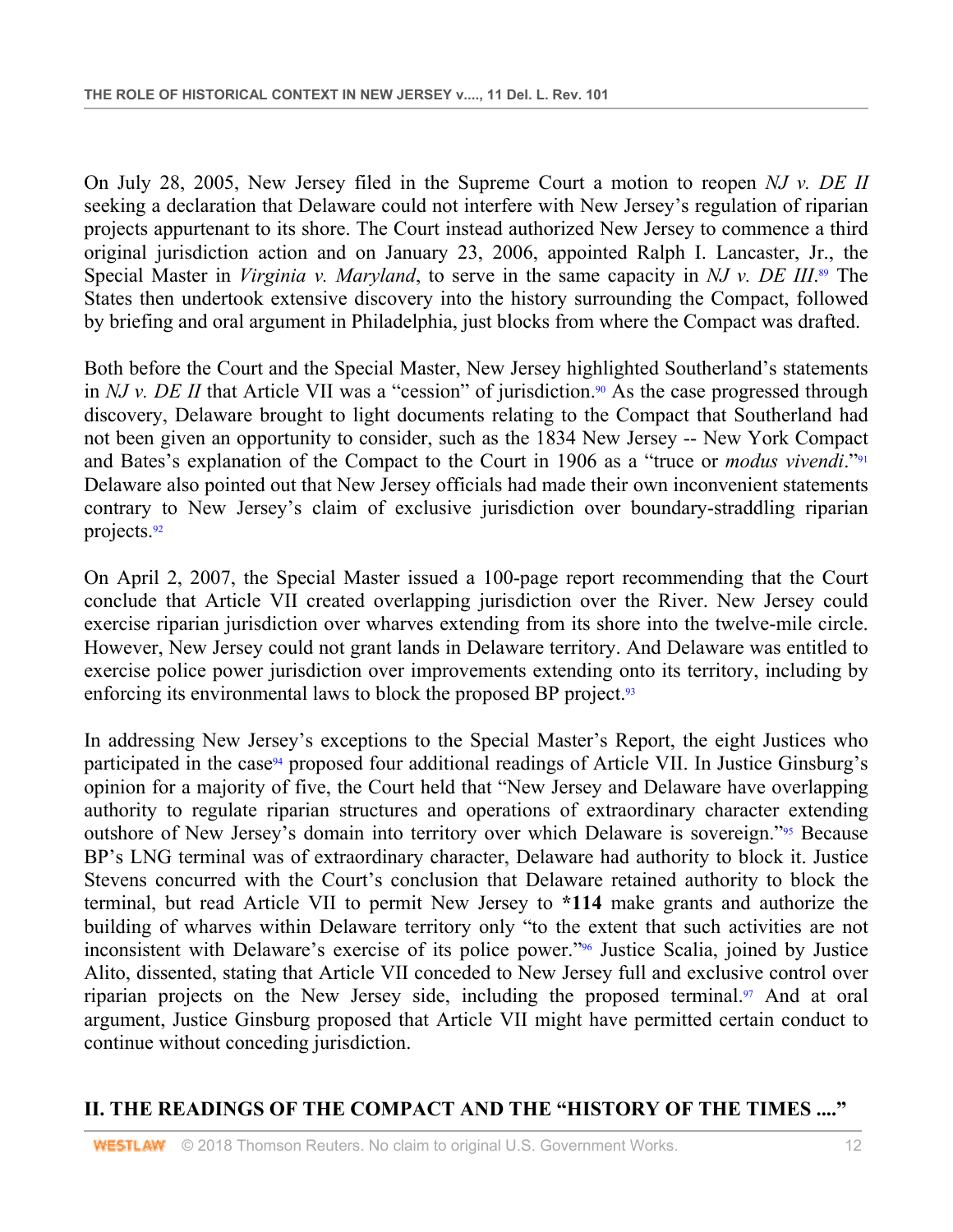As the Court acknowledged in *NJ v. DE III*, interstate compacts are presumed to be "drawn by persons competent to express their meaning, and to choose apt words in which to embody the purposes of the high contracting parties."98 Thus, the Compact drafters presumably expressed their intent clearly and precisely in Article VII by stating:

Each State may, on its own side of the river, continue to exercise riparian jurisdiction, of every kind and nature, and to make grants, leases, and conveyances of riparian lands and rights under the laws of the respective States.<sup>99</sup>

Unfortunately, a century later, these words yielded five different understandings over a 180-degree spectrum, only one of which (at most) could be correct. In light of "the history of the times,"<sup>100</sup> the reading that was most likely correct was not that of the Court, or of Justice Scalia in dissent, but of Justice Ginsburg at oral argument, proposing that Article VII simply allowed New Jersey to continue unobjectionable conduct in the shadow of an unresolved boundary dispute, without doing anything dispositive.

### **A. The Court's "Overlapping Authority" Reading**

Based on the text of the Compact and its historical context, the Court properly rejected New Jersey's claim that Article VII conceded to it exclusive jurisdiction over all riparian projects extending from New Jersey into the twelve-mile circle.<sup>101</sup> But as to what Article VII did mean, the Court stumbled in relying on two post-Compact considerations: Southerland's statements in the 1930's and the statements of public officials from New Jersey in the 1970's and 1980's. The Court held that Article VII ceded to New Jersey some, but not all, jurisdiction, such that the Court's boundary decision resulted in a regime of overlapping jurisdiction. As to how such a regime would operate, the Court fashioned a test unmoored from **\*115** the text of the Compact, whereby Delaware would retain jurisdiction over projects of "extraordinary character," while New Jersey would have jurisdiction over the exercise of "ordinary and usual riparian rights."<sup>102</sup>

Beginning with the text of Article VII, the Court focused on the term "riparian jurisdiction," in which "riparian" stood as a "limiting modifier."<sup>103</sup> New Jersey was permitted to exercise, not "exclusive jurisdiction" or "jurisdiction unmodified," but only "*riparian* jurisdiction."104 Thus, New Jersey was not entitled to exercise complete jurisdiction over all issues relating to wharves, but only jurisdiction over riparian rights, which were subject to the general police power of the sovereign under the background law of the time.<sup>105</sup> Particularly in light of Article VIII's requirement that any cession of territorial jurisdiction over the River be "express," the Court "resist[ed]" reading "riparian jurisdiction" as "tantamount to an express cession by Delaware of its entire territorial ... jurisdiction ... over the Delaware River."106

Two historical considerations confirmed the Court's reading of the text.<sup>107</sup> First, the drafters had incorporated into the 1905 Compact, with minor variations, three provisions from the 1834 New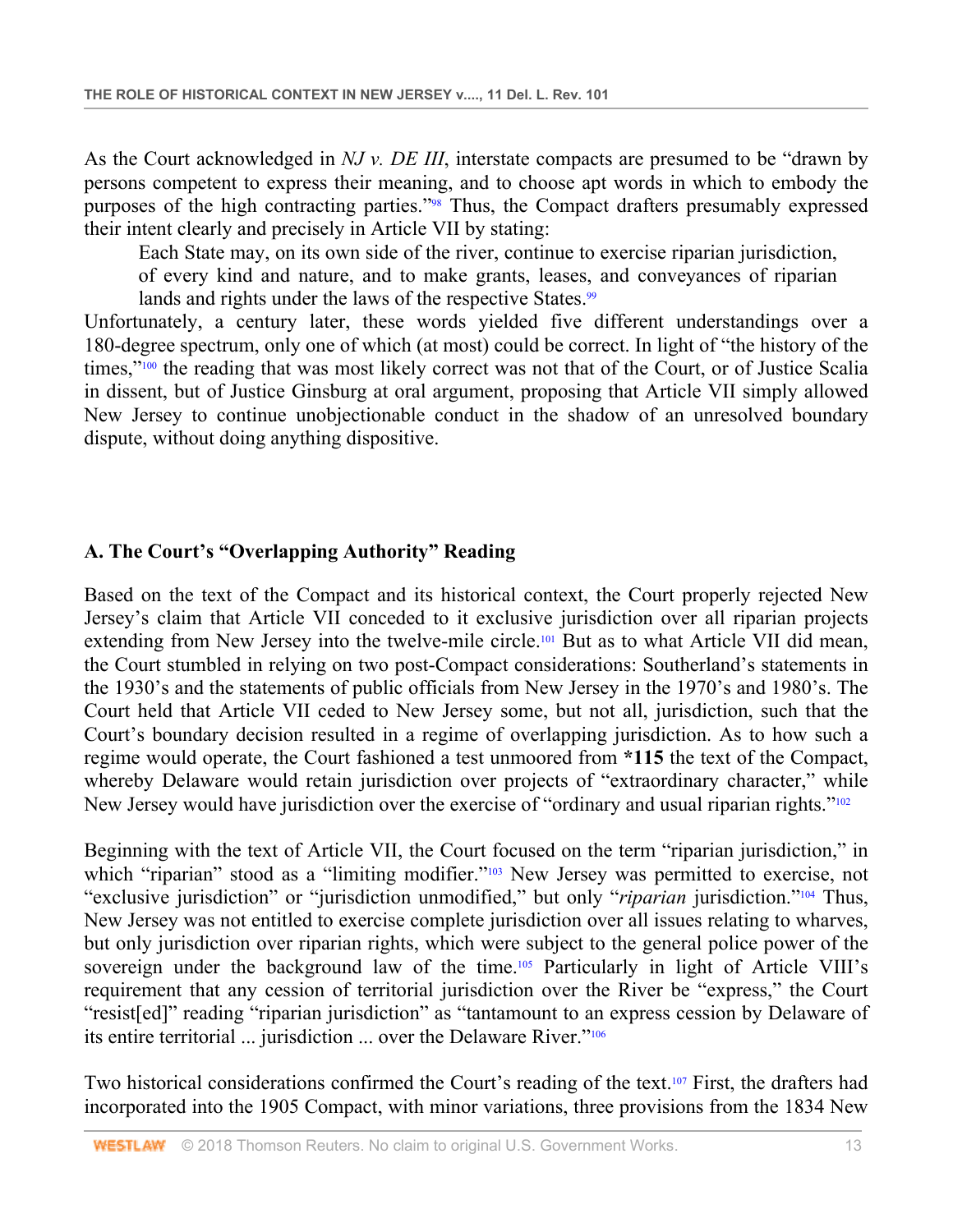Jersey-New York Compact.108 But in Article VII the drafters had not adopted the provision in the 1834 Compact declaring that New Jersey "shall have the exclusive jurisdiction of and over the wharves, docks, and improvements, made and to be made on the shore of the said state ...."<sup>109</sup> Noting this conspicuous disparity, the Court observed that "New Jersey could hardly claim ignorance that Article VII could have been drafted to grant New Jersey 'exclusive jurisdiction' (not merely 'riparian jurisdiction')."110

**\*116** Second, the Court referenced contemporaneous evidence suggesting that "Delaware would not have willingly ceded all jurisdiction over matters taking place on land that [Delaware adamantly] contended it owned exclusively and outright."<sup>111</sup> In particular, the Court noted Ward's statement to Governor Hunn in 1903 that the process of preparing Delaware's Answer had "greatly strengthened the belief and reliance of counsel ... upon the justice of her claim,"<sup>112</sup> and Bates's 1906 description of the Compact as "a truce or *modus vivendi*."113 In light of such evidence, the Court agreed with the Special Master that New Jersey's claim that Delaware had surrendered complete jurisdiction over projects entering the twelve-mile circle, through Article VII, was "implausible."114 As the Court noted, such a broad concession would have rendered the Court's 1934 settlement of the boundary "an academic exercise with slim practical significance."<sup>115</sup>

Based on those historical considerations, the Court might have questioned whether Article VII conceded to New Jersey any jurisdiction. After all, Article VII stated only that New Jersey "may ... continue to exercise" jurisdiction. But Southerland had read Article VII as a "cession" of jurisdiction to New Jersey, and his statements exerted a powerful influence on both the Special Master and the Court seven decades later. With no discussion, and based only on a reference to Southerland's statements, the Court in *NJ v. DE III* held that New Jersey "did indeed preserve the right to exercise its own jurisdiction over riparian improvements appurtenant to its shore."<sup>116</sup> And while the Court would say only that New Jersey had "preserved" jurisdiction, rather than that Delaware had ceded it, the Court's holding was the same.

In fact, the historical evidence weighs heavily against such a concession. As the drafters sat down to negotiate the Compact on March 12-14, 1903, the States had staked out contrary positions on the effect of New Jersey's regulation of wharves entering the twelve-mile circle. New Jersey had alleged in its Complaint that its acts had established full jurisdiction to the middle of the River. Delaware had responded, in its Answer, that New Jersey's actions could not manufacture any jurisdiction. In other words, as far as Delaware was concerned, New Jersey had no jurisdiction to preserve. If, from that locked-horns position, Delaware's commissioners had emerged from the negotiations in March of 1903 with a document that "preserves for New Jersey" riparian jurisdiction, as the Court stated, $117$  then Delaware would have abandoned its position without receiving anything in return, as New Jersey retained its larger claim to complete jurisdiction to the middle of the River. Such a concession would have been especially odd because it would have enabled New Jersey effectively to annex portions of Delaware, pier by pier, by conveying them away, at the same time that Delaware was insisting that it had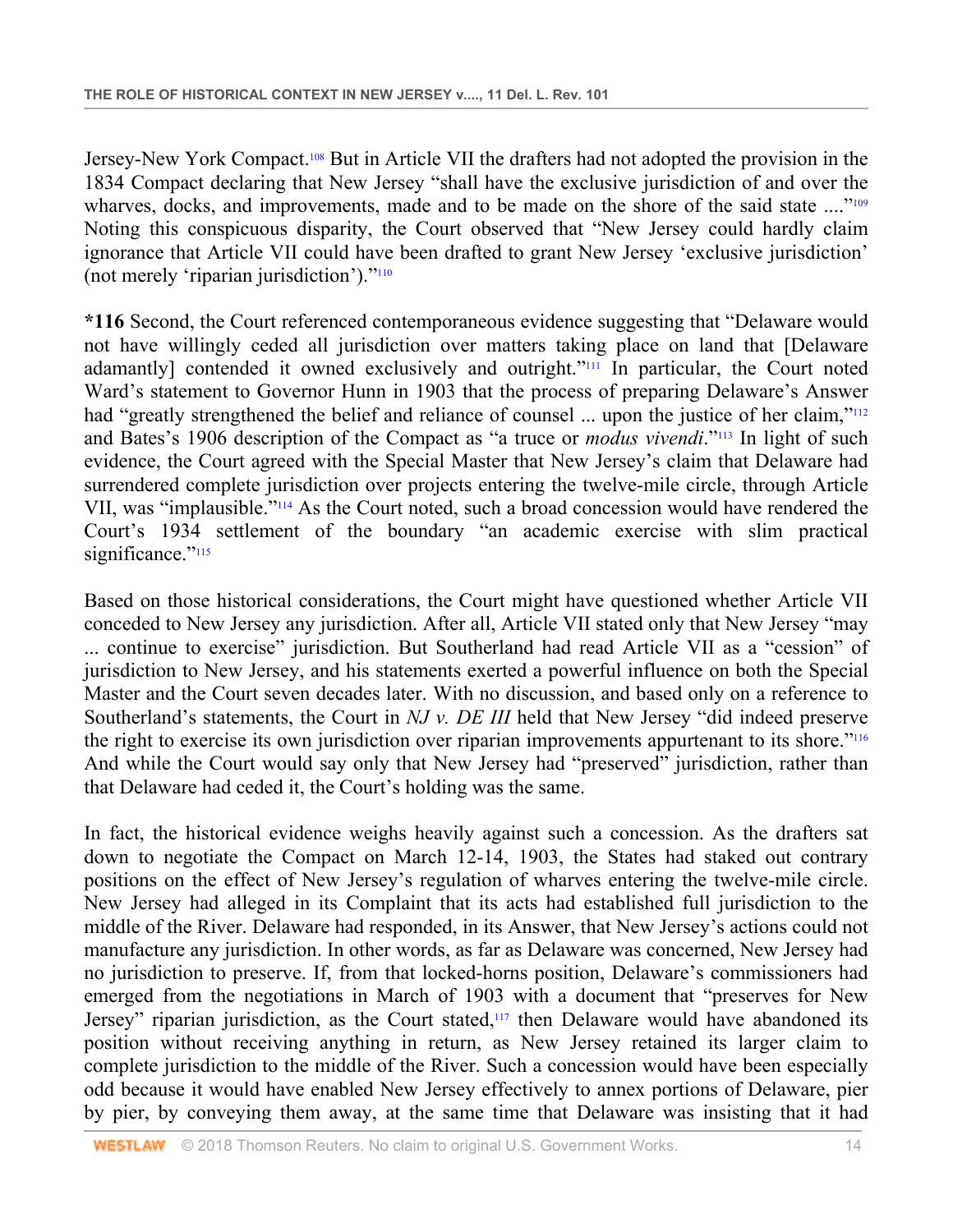preserved in full its sovereignty over the subaqueous lands within the twelve-mile circle.

Moreover, Southerland had been blind-sided by New Jersey's introduction of the Compact into the case via its post-discovery brief on August 15, 1932. He was required to construe Article VII, along with 748 pages of other arguments in New Jersey's brief, in time to file his reply brief and participate in oral argument before the Special Master on September 12, 1932. The voluminous record that the parties had compiled over the previous three years dealt with the **\*117** chain of title and prescription issues, and did not include evidence relating to the drafting of the Compact.118 Indeed, neither the 1834 New Jersey - New York Compact nor the contemporaneous statements of Ward and Bates that the *NJ v. DE III* Court found so informative were part of that record. Given that Southerland was forced to construe a nearly 30-year-old document in short order and in a virtual evidentiary vacuum, his reading should not have been treated as effectively binding on Delaware.119

In concluding that Article VII ceded some but not all riparian jurisdiction to New Jersey, the Court also relied on tenuous "course of conduct" evidence from the 1970s and 1980's.120 In particular, the Court pointed to New Jersey's 1980 submission in connection with the federal Coastal Zone Management Act, in which New Jersey stated that "any New Jersey project extending beyond mean low water mark must obtain coastal permits from both states."<sup>121</sup> This document, written over seventy years after the framing of the Compact, with no proof that the authors were even aware that it existed, casts no real light on the original meaning of the Compact.122 Instead, the gaping absence of any relevant course of conduct over the decades between 1905 and the 1970s demonstrates how deeply the Compact had fallen into desuetude.

In any event, the Court's conclusion that Article VII conceded some, but not all, riparian jurisdiction led it into an analytical thicket. In a regime of dual jurisdiction over riparian projects, whose jurisdiction controls? Article VII did not say, so the Court was required to fashion a solution out of whole cloth. The Court declared that Delaware could not "impede ordinary and usual exercises of the right of riparian owners to wharf out from New Jersey's shore" but could exert governing authority over wharves of "extraordinary character."<sup>123</sup> Tellingly, the Court's Decree setting forth this result did not even refer to Article VII.

Thus, while the Court began well by using historical context to reject New Jersey's claim that Article VII gave it exclusive jurisdiction over riparian projects, unfortunately, the Court relied too heavily on ahistorical considerations in **\*118** concluding that Article VII, together with the boundary decision, created a dual jurisdiction regime. While the Court's "extraordinary character" test solved the trumping problem inherent in such a regime, the jerry-built character of that test invited criticism, which Justice Scalia would not hesitate to provide.

# **B. Justice Scalia's "Full and Exclusive Control" Reading**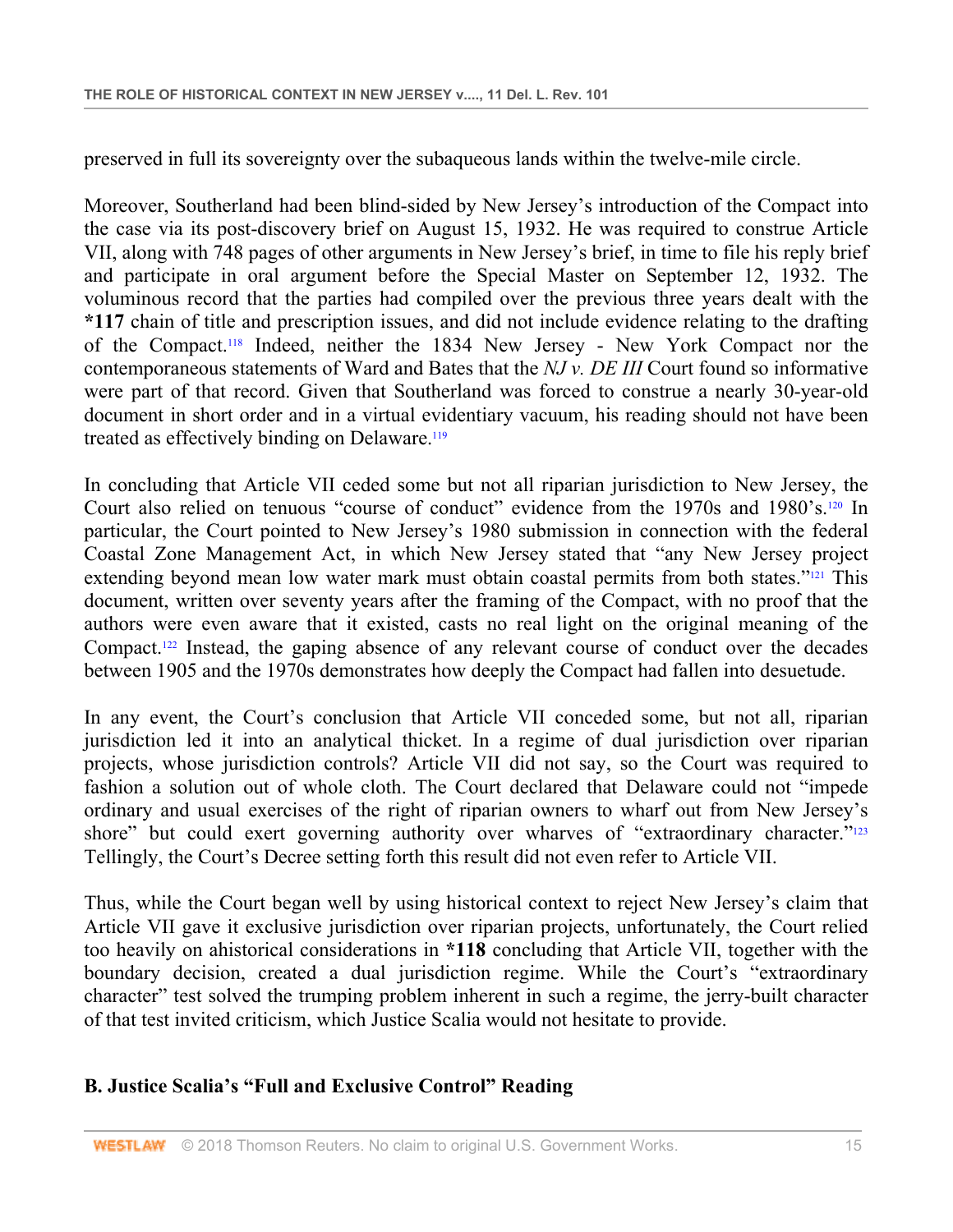In the opening paragraph of his dissent, Justice Scalia immediately put his finger on two key weaknesses in the Court's analysis. First, the Court's concession that Article VII had "preserved" riparian jurisdiction for New Jersey -- or, as he would say more directly, "that jurisdiction and power over [riparian rights] *were given to New Jersey*<sup>"124</sup> -- supported New Jersey's contention that it had jurisdiction over a riparian project such as BP's LNG offloading terminal. Second, the Court's "extraordinary character" test, which it devised to sustain Delaware's authority to block the terminal, was unsatisfying on many levels: it was unclear, it had "absolutely no basis in prior law," and it was "so unheard-of ... that its first appearance in this case is in the Court's opinion."125 But Justice Scalia's reading suffered from its own weaknesses, including its failure to offer any persuasive rebuttal to the textual and historical evidence suggesting that Delaware did not concede jurisdiction over riparian projects, and its misplaced reliance on Southerland's reading of Article VII.

For Justice Scalia, Article VII was nothing less than a full surrender of the "authority of a sovereign power to govern or legislate" by which Delaware "convey[ed] " to New Jersey "riparian jurisdiction of every kind and nature."<sup>126</sup> At common law, riparian rights included the right "to erect wharves for the loading and unloading of goods."127 While riparian jurisdiction did not allow New Jersey to put a casino on the end of a pier, such jurisdiction covered the "core riparian right of building a wharf to be used for the ... unloading of cargo," including BP's proposed LNG terminal.128

Justice Scalia's reading of the Compact was unpersuasive because it failed to account for the nuances in the text that reflected the historical context in which it was written. For Justice Scalia, there could be no "presumption against concession of sovereignty" because, in his view, "[t]here is no way the Compact can be interpreted other than as a yielding by both States of what they claimed to be their sovereign powers."129 But in fact, the drafters had hard-wired into the Compact, in Article VIII, a *textual* presumption against jurisdictional cession: "nothing herein contained" could affect "the territorial limits, rights, or jurisdiction of either State of, in, or over the Delaware River, or the ownership of the subaqueous soil thereof, except as herein *expressly* set forth."130 Both sides had agreed to disagree about their larger jurisdictional dispute, and neither wanted to face, down the road, clever arguments as to alleged concessions made in ambiguous terms.

**\*119** Nor did the drafters limit themselves to a collection of binary win-lose propositions, as Justice Scalia suggested. For example, they agreed to leave certain issues unresolved (the boundary, oystering) and put in place a process for resolving others by sharing jurisdiction over service of process and fashioning uniform fishing laws. Also, the legal background suggested that Article VII accomplished something more nuanced than a jurisdictional white flag. While *NJ v. DE I* was pending, the Court had addressed an analogous situation in *Coffee v. Groover*, 131 involving a dispute between persons claiming land under competing grants from Georgia (which, like New Jersey, had first exercised *de facto* jurisdiction) and Florida (which, like Delaware, turned out to be the true sovereign). In reversing a judgment for the party claiming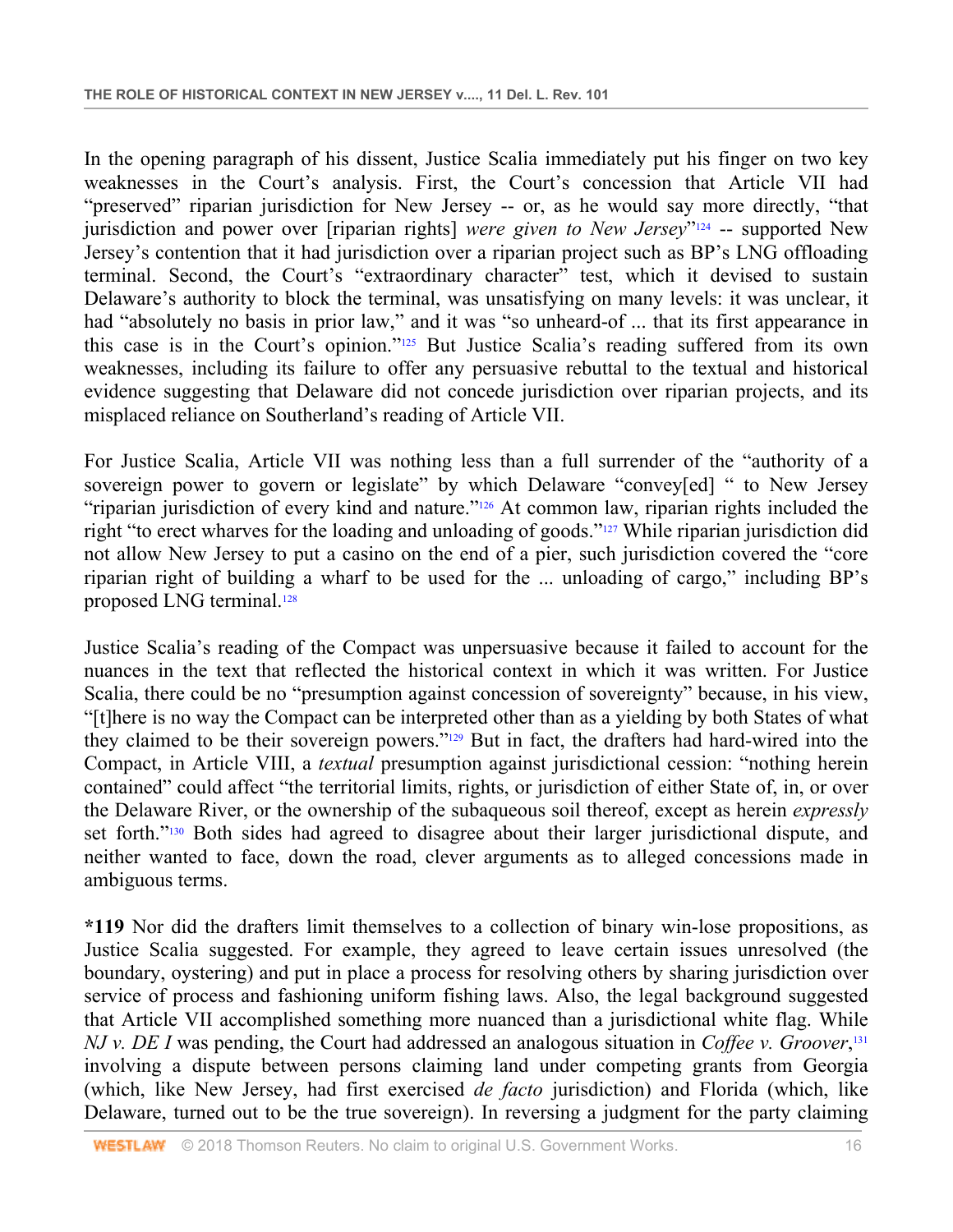from Georgia, the Court had held that "when the true boundary is ascertained ... grants made by [a] sovereign beyond the limits of his rightful territory, whether he had possession or not, (unless confirmed by proper stipulations) fail for want of title in the grantor."132 Thus, New Jersey needed at least a stipulation authorizing its grants and other actions in order to avoid forfeiture of its riparian interests and those of its riparian owners. Delaware, for its part, also needed at least to authorize such activities to continue to prevent New Jersey from adding evidence to its prescription claim. Neither State's needs required that Delaware surrender jurisdiction over the very lands within the twelve-mile circle that it adamantly claimed were its own, and that were the subject of the larger boundary dispute that they had agreed they could not resolve.

Justice Scalia's argument as to the historical plausibility of a complete surrender of riparian jurisdiction by Delaware was also unpersuasive.<sup>133</sup> For example, he suggested that Delaware might have given up such jurisdiction because the case "appeared to be going badly" for it, based solely on the Court's "rather ominous sounding" order granting a preliminary injunction barring Delaware from enforcing its 1871 fishing law.134 But that order was entered in 1877, over twenty-five years before the drafters sat down to negotiate the Compact. While the Court had stopped Delaware from attempting to enforce a facially discriminatory (and probably unconstitutional) law in the face of threats of violence, the 1877 injunction hardly signaled how the Court would resolve the complex boundary dispute on a full record.135 At least, New Jersey did not seem particularly emboldened by the injunction, as it waited until 1901 to prosecute the case, and then only after the Court prodded it to do so. Any speculation about the impact of the 1877 order on the view of Delaware's 1903 commissioners as to how their case "was going" seems strained as compared with the contemporaneous statements of those commissioners - such as Ward's 1903 statement to Governor Hunn that Delaware's recently gathered evidence had only strengthened its "belief and reliance" upon "the justice of her claim"<sup>136</sup> -- which Justice Scalia did not address.

Finally, while Justice Scalia concluded that post-Compact conduct was irrelevant because he found no ambiguity in the text, his reading was at least confirmed (and possibly influenced) by Southerland's statements in *NJ v. DE* \*120 *II*. Justice Scalia found Southerland's "concessions" to be a "powerful indication that Delaware's understanding of the Compact was the same as the one I assert."137 But as discussed above, Southerland's reading of the Compact in *NJ v DE II* - without any opportunity to explore its historical context -- did not warrant the weight that Justice Scalia and the other Justices gave it.

In sum, while Justice Scalia's dissent threw a powerful light upon the lack of a textual foundation for the Court's "extraordinary character" test, his own reading was at odds with the nuanced language of Article VII and its historical context.

### **C. Justice Ginsburg's Status Quo Reading**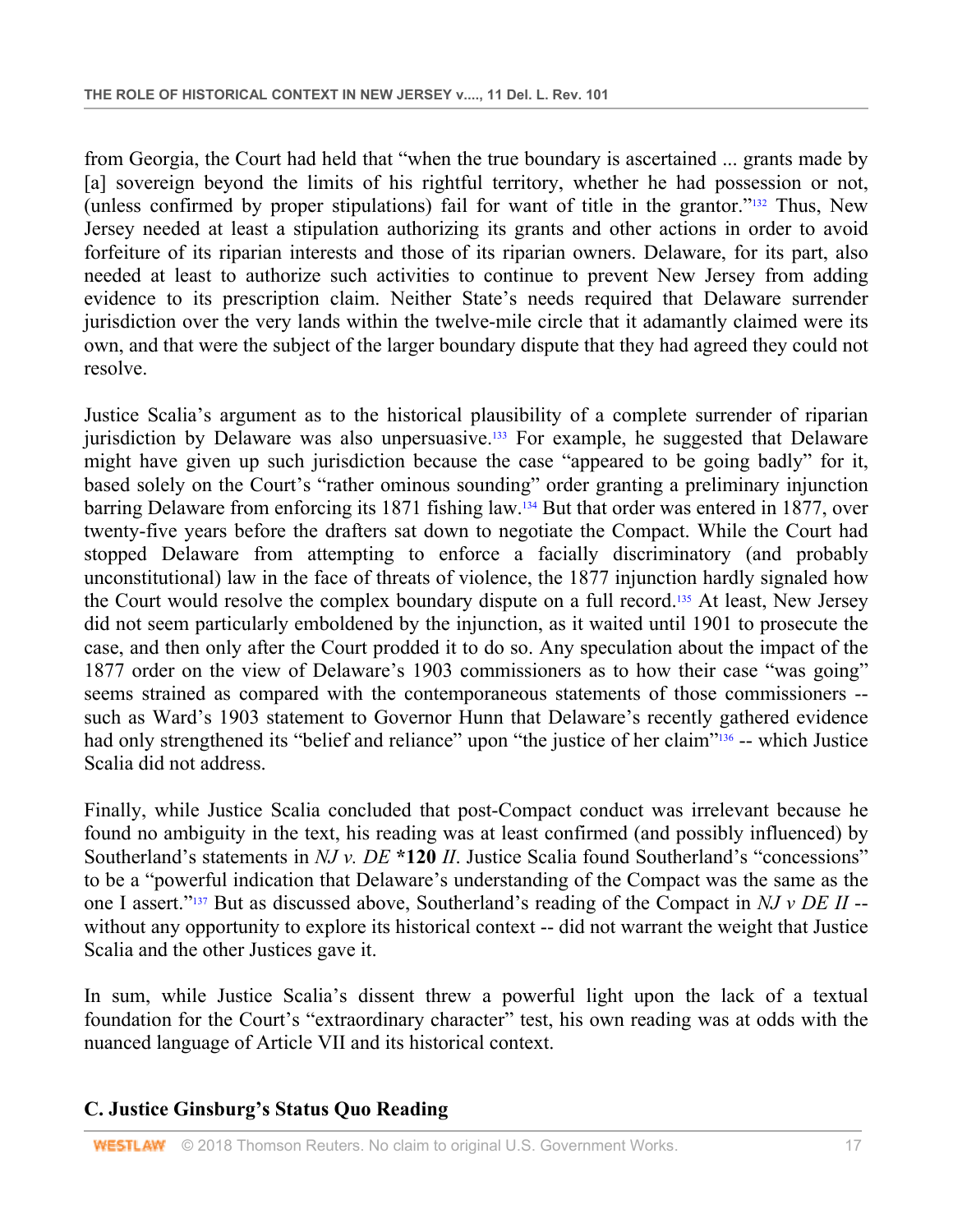Neither the Court nor the dissent in *NJ v. DE III* offered a reading of Article VII that fit the historical context in an entirely satisfying way. But Justice Ginsburg's suggested reading at oral argument -- like the youngest child -- is still left to consider. In the first exchange between the Court and New Jersey's counsel, Justice Ginsburg stated:

... one of the striking things about this Compact is that to the extent that it is definite, there is a lot in here in detail about ... arrests on the river and about fishing, but then you get to these two articles at the end ... they certainly don't have that same definite detailed quality. As I read the Article VII ..., it says -- let's see -- "may continue to exercise." So it seems to me that "may continue to" was just whatever was the status quo, that will continue; not to do anything dispositive, just whatever was will continue.138

Both as a matter of textual analysis and historical context, this simple "status quo" reading is remarkably compelling.

Only this reading gives weight to the verbal nuance in the central predicate clause in Article VII, "may ... continue to exercise." Just as "riparian jurisdiction" did not mean "exclusive jurisdiction," so also "may continue to exercise" did not mean "shall have and exercise," or even, "may continue forever to exercise." "Continue" means "to remain in a given place or condition."139 When the attorneys who drafted the Compact intended to declare a right in a dispositive way, they did so in the express terms required by Article VII, through traditional *habendum* clauses denoting the formal conveyance of both the right (to "have") and the use (to "enjoy" or "exercise").140 In Article III, they declared that the citizens of both States "shall have and enjoy" a common right of fishery. In Article IV, they agreed that, once uniform **\*121** laws were adopted, each State "shall have and exercise exclusive jurisdiction" to arrest its own inhabitants for violation of those laws. The drafters did not employ such a clause in Article VII -- even though they could have borrowed one from the 1834 New Jersey -- New York Compact, from which they took other provisions. Basic rules of construction require that their choice be given weight.

The status quo reading is in harmony with the legal context in which the drafters were working, as defined by the pleadings in *NJ v. DE I* and the background legal principles that they presumably knew. With Article VII, New Jersey had for the first time authorization from Delaware to continue to exercise riparian jurisdiction, such that its grants would not be null and void under *Coffee v. Groover*<sup>141</sup> in the event the Court later determined that New Jersey had conveyed disputed land outside its territory. And for its part, Delaware, by granting New Jersey permission to continue to regulate riparian jurisdiction, prevented any accumulation of evidence of prescription. By granting such permission, both sides safeguarded their interests.

The status quo reading is consistent with the contemporaneous statements by the drafters from both sides. Bates's description of the Compact as a "truce or *modus vivendi*" well characterizes a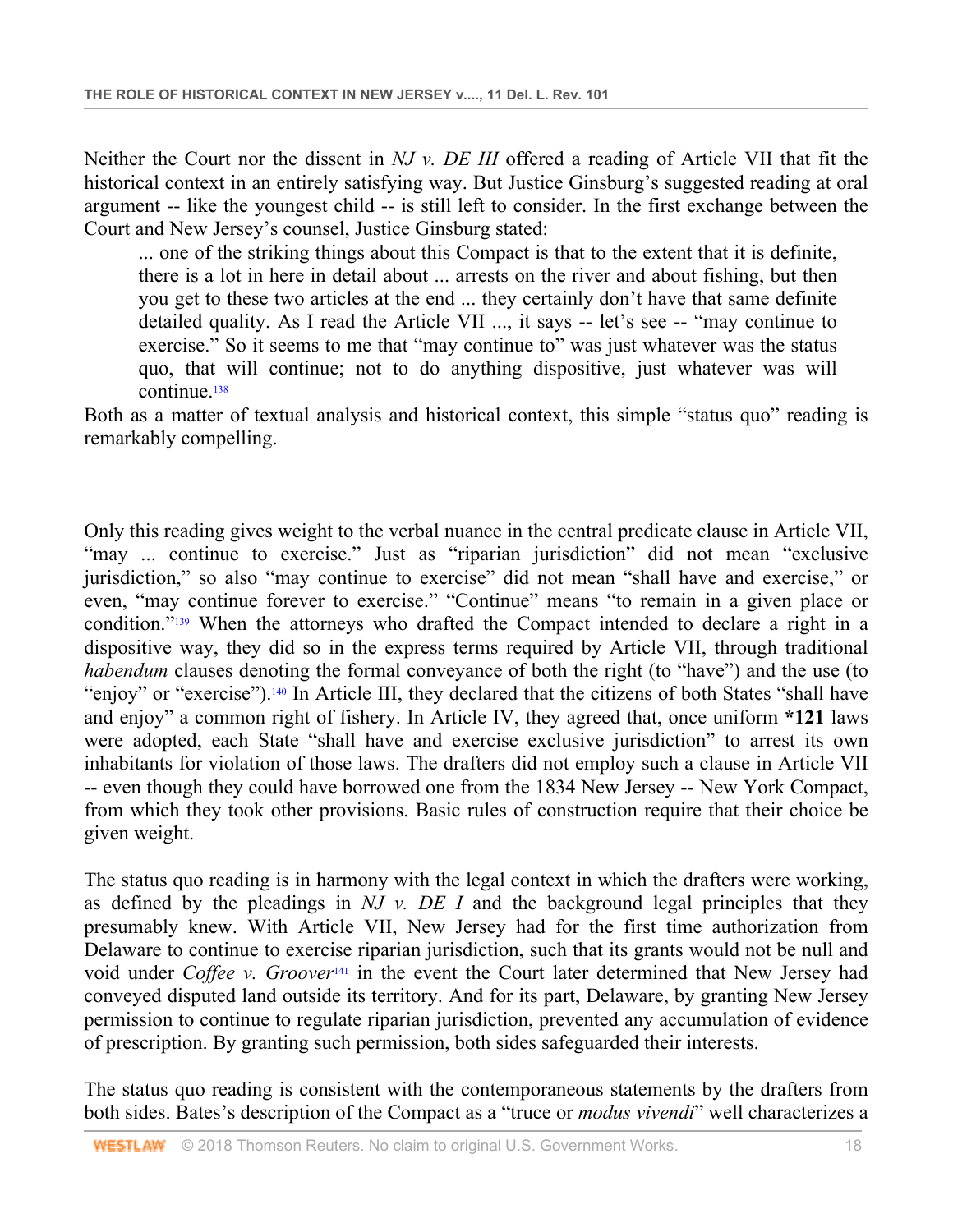provision in which sovereigns agree to disagree as to legal rights so that a practical peace can be achieved. And New Jersey's commissioners advised their legislature that while the "questions of practical difficulty between the two States" -- service of civil and criminal process and rights of fishery -- had been "settled for all time," each State's riparian interests had only been "safeguarded."<sup>142</sup> By gaining permission from Delaware to "continue" acting as it had, New Jersey had indeed obtained a "safeguard" against forfeiture but had not "settled" the underlying jurisdictional issue.

Finally, the status quo reading has an attractive simplicity about it, as something the drafters might actually have agreed upon on March 12-14, 1903, after addressing the practical issues of fishing rights and arrests on the water. The States had not been at loggerheads over New Jersey's few exercises of riparian jurisdiction within the twelve-mile circle.<sup>143</sup> And New Jersey certainly had every right to regulate riparian uses above the low water mark on its side of the River. Why not allow New Jersey to "continue" doing what it had been doing without objection, so long as each State's rights were protected? One can well imagine Delaware agreeing to act in a spirit of interstate comity, saying in effect to its neighbor, "I think your tomato patch is crossing into my yard, but you may continue to garden there."

Neither the text of the Compact nor its historical context undermines the status quo reading. In arguing that Article VII should not be read as a temporary provision, the Special Master pointed out that, under Article IX, the Compact was "binding in perpetuity."144 If that phrase were read into every individual provision of the Compact, then Article VII could be read as if the drafters had stated, "Each State may, on its own side of the River, continue to exercise riparian jurisdiction *in perpetuity*." But such intent could have been expressed far more directly by simply conveying the right at issue, as the drafters did with respect to fishing and arrests in Articles III and IV Also, other Compact provisions were not designed to remain in effect in perpetuity (*e.g*., the arrest provisions of Articles I and II were to be superseded, at least in **\*122** part, by the arrest provision in Article IV that was to go into effect after adoption of uniform fishing laws). The general statement that the Compact was "binding in perpetuity" more likely meant that the Compact, as a whole, was a permanent agreement, while more specific provisions stood on their own and were either permanent, temporary, or open-ended, as necessary to achieve the drafters' purpose.145

The Special Master also stated that Bates referred to the Compact as a *modus vivendi* "only in connection with the still unresolved boundary dispute ... rather than as a representation that the entire Compact was intended merely as a temporary measure."146 But reading Article VII as merely permitting unobjectionable conduct to continue would not render the entire Compact temporary, as the agreements in Articles III and IV over fishing rights and arrests on the water were meant to be permanent. And even if the Compact was a *modus vivendi* only with regard to the boundary dispute, the status quo arrangement in Article VII would have fit well within that concept. After all, boundary determines ownership. Because Article VII involved the right to convey riparian lands, the language in Article VII that permitted the exercise of such jurisdiction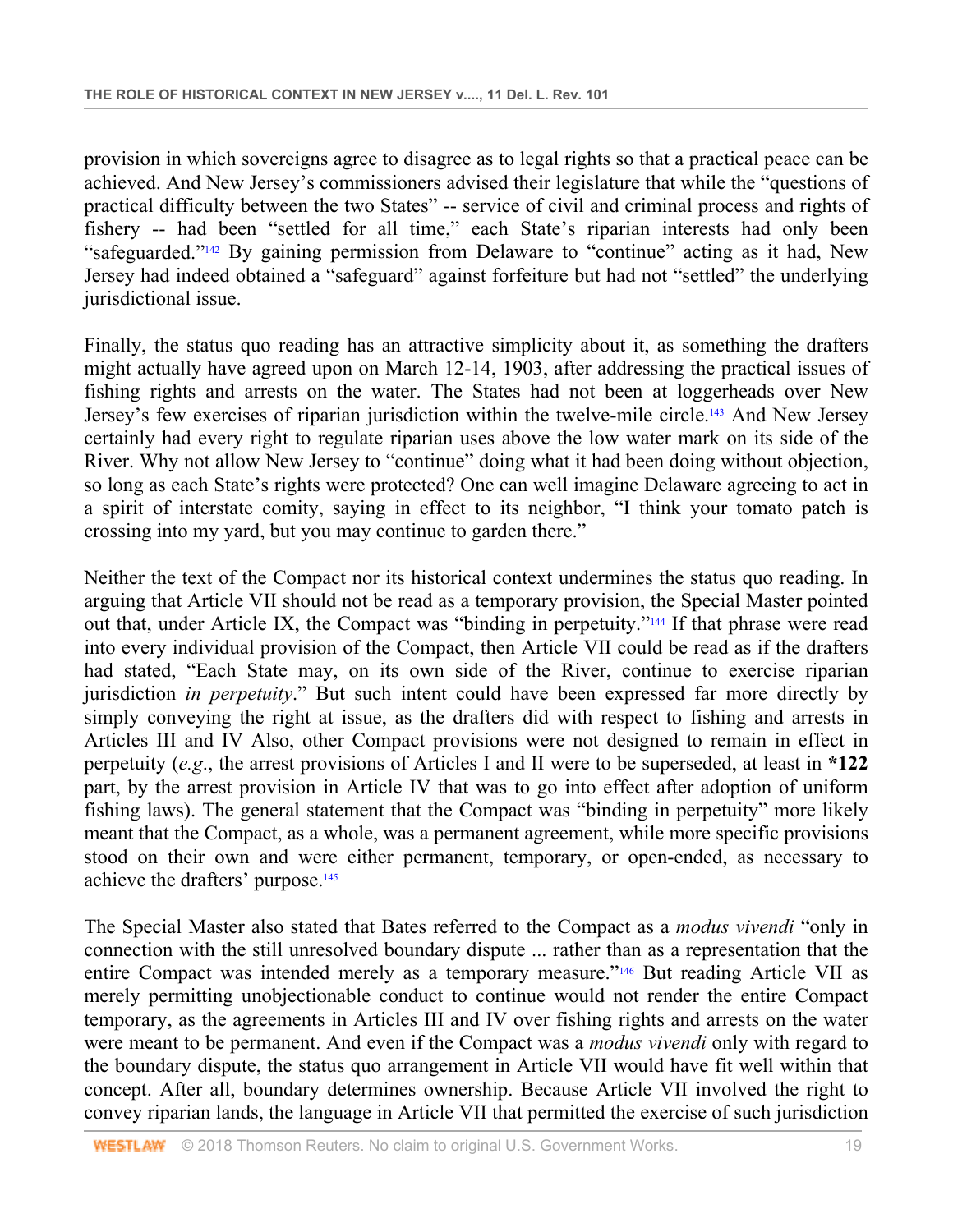to continue, while stopping short of a formal cession of jurisdiction, was consistent with the drafters' decision to leave unresolved the larger issue of boundary, which would determine ownership of the lands within the twelve-mile circle.

While Justice Ginsburg's status quo reading of Article VII never found its way into her opinion for the Court, it may help explain why the Court properly resisted as "implausible" New Jersey's claim that Delaware had surrendered complete jurisdiction over riparian projects within the twelve-mile circle. The status quo reading best fits the historical context -- that is, the "state of things existing" when the Compact was framed and the "old law, the mischief, and the remedy."147 The "state of things" in 1903-1905 was that there was no practical dispute over the construction of wharves on the New Jersey side of the River. The "old law" was, for Delaware, its historical claim of sovereignty over the lands and water within the twelve-mile circle, and for New Jersey, the statutes under which it had regulated the riparian rights of its citizens. The "mischief" was, for New Jersey, the prospect of forfeiture of grants made if Delaware was right about the boundary; and for Delaware, the risk of fueling New Jersey's prescription claim by ignoring its actions. The "remedy" was to permit New Jersey to continue its unobjectionable conduct while safeguarding both States' claims to sovereignty. Article VII was part of a larger *modus vivendi* that resolved the States' practical problems, safeguarded their respective jurisdictional claims, and enabled them to end their expensive litigation without prejudice.

# **III. CONCLUSION**

In attempting to discover the meaning of Article VII of the Compact, the Court was forced to operate without much applicable precedent or evidence of a contemporaneous course of conduct. The term "riparian jurisdiction," was **\*123** not defined by legal precedent, and the "may continue" language never garnered much attention. As the River's fishing industry died out, the Compact also became a dead letter -- until exhumed by BP and New Jersey in 2005.<sup>148</sup>

Under these circumstances, historical context is more than just one consideration among many. Rather, it is the reliable narrator, the trustworthy guide to understanding the thought expressed by the words chosen by persons who were living in that context. A reading that reflects the drafters' agreement can be reached only through a sympathetic understanding of the circumstances of those who drafted the words in dispute, recognizing that the drafters may have known what they were about in a way that we might not easily appreciate from a century away, and that our assumptions may not have been theirs. Ahistorical considerations, such as Clarence Southerland's reading of Compact text thirty years later, should not be given special weight. And ordinary assumptions, such as that a compact provision resolves rather than preserves an issue, may well not hold where, as here, the Compact was also a settlement agreement that reserved for another day the parties' dispute over ownership of subaqueous lands.

Fortunately, in *NJ v. DE III*, the Special Master and the Court entered into the world of the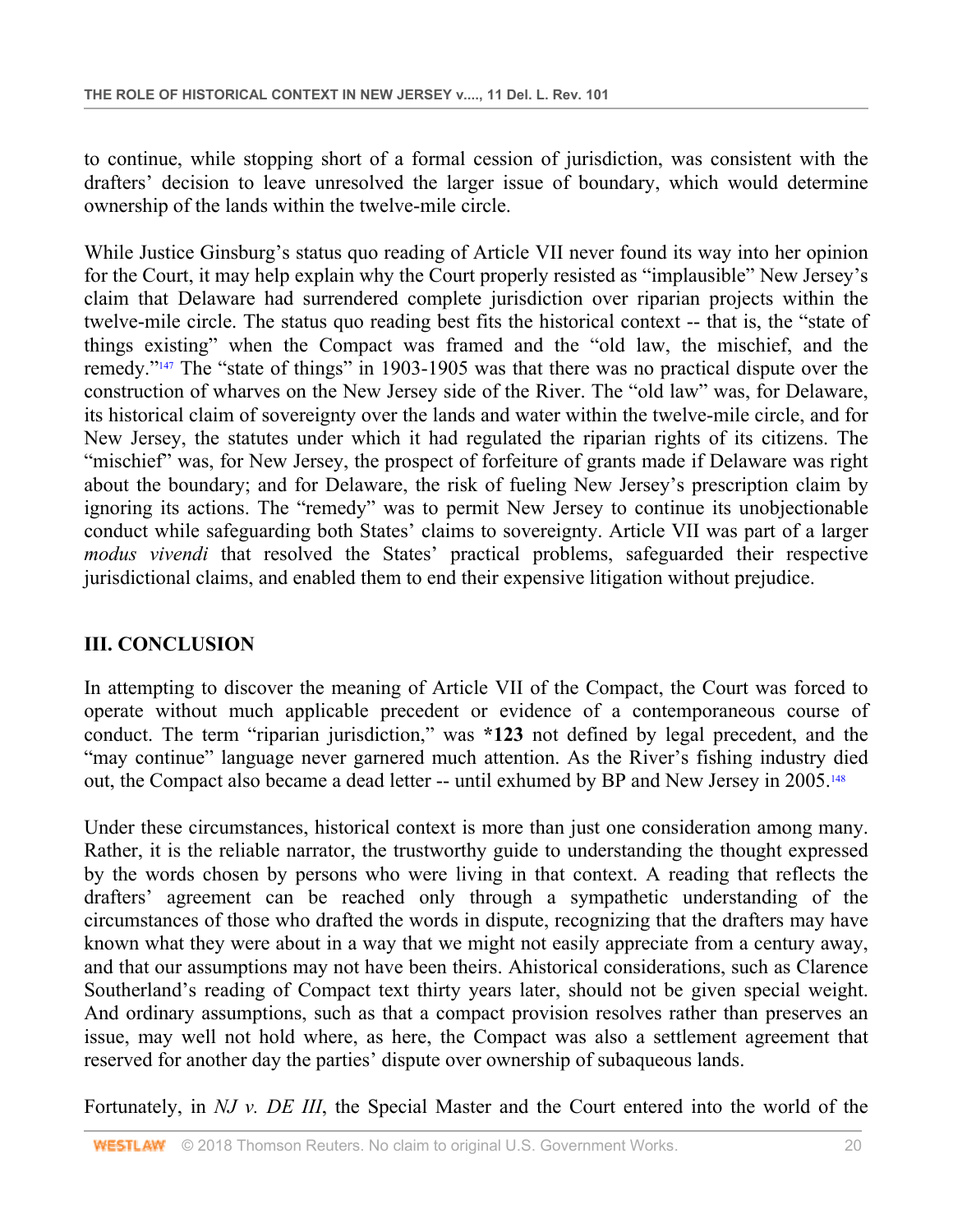Compact drafters sufficiently to prevent New Jersey from gaining, through desuetude, a surrender of sovereignty over rights and lands that it did not obtain in Philadelphia in March of 1903. But time took its toll, and Delaware's sovereignty over its historic territory was compromised. Cooper and Bates were right in having second thoughts about the wisdom of entering into the Compact in order to avoid the expense of resolving the boundary dispute. An expedient compromise did cause mischief; Delaware would have been better served by pressing its boundary claim to conclusion first; and Delaware's gesture of inter-state comity would not go unpunished. Time and chance conspired to cloud the drafters' intent, and only by a jerry-built ruling did the Court preserve Delaware's historic sovereignty within the twelve-mile circle, at least enough to enable Delaware to block the construction of a massive LNG unloading terminal within its territory and contrary to its laws.

#### Footnotes

- a1 Partner, Connolly Bove Lodge & Hutz LLP. The author was part of a team led by Collins J. Seitz, Jr. that represented the State of Delaware in *New Jersey v. Delaware III*.
- 1 *NJ v. DE III*, 552 U.S. 597 (2008).
- 2 The Compact was adopted by the States in 1905 (*see* 23 Del. Laws 12 (1905) and 1905 N.J. Laws 67), and ratified by Congress on January 24, 1907, Act of Jan. 24, 1907, ch. 394, 34 Stat. 858 (the "Compact"). The text of the Compact is included in the Appendices to Report of the Special Master, *NJ v. DE III*, 2007 WL 4266844, at \*3A (Apr. 16, 2007) (Appendix B).
- 3 *See NJ v. DE I*, 205 U.S. 550 (1907) (granting dismissal without prejudice).
- 4 *See NJ v. DE II*, 291 U.S. 361 (1934) (decision resolving boundary dispute).
- 5 DEL. CODE ANN. tit. 7, § 7001 *et seq*.
- 6 Compact, Appendix B to Report of Special Master, 2007 WL 4266844, at \*7A.
- 7 *NJ v. DE III*, Report of the Special Master, dated April 12, 2007 (quoting letter from Delaware Gov. James Ponder to New Jersey Gov. Joel Parker (May 14, 1872)) (the "Report"). The Report and all filings in the proceedings before the Special Master are available at http:// www.pierceatwood.com/custompagedisplay.asp?Show=2.
- 8 Rhode Island v. Massachusetts, 37 U.S. 657, 723 (1838); see also U.S. Const. art. III, § 2 (extending the judicial power of the Supreme Court to "Controversies between two or more States").
- 9 *See* Transcript of November 27, 2007 Oral Argument at 4, *NJ v. DE III*, 552 U.S. 597 (2008) (No. 134), *available at* http:// www.supremecourtus.gov/oral\_arguments/argument\_transcripts.html.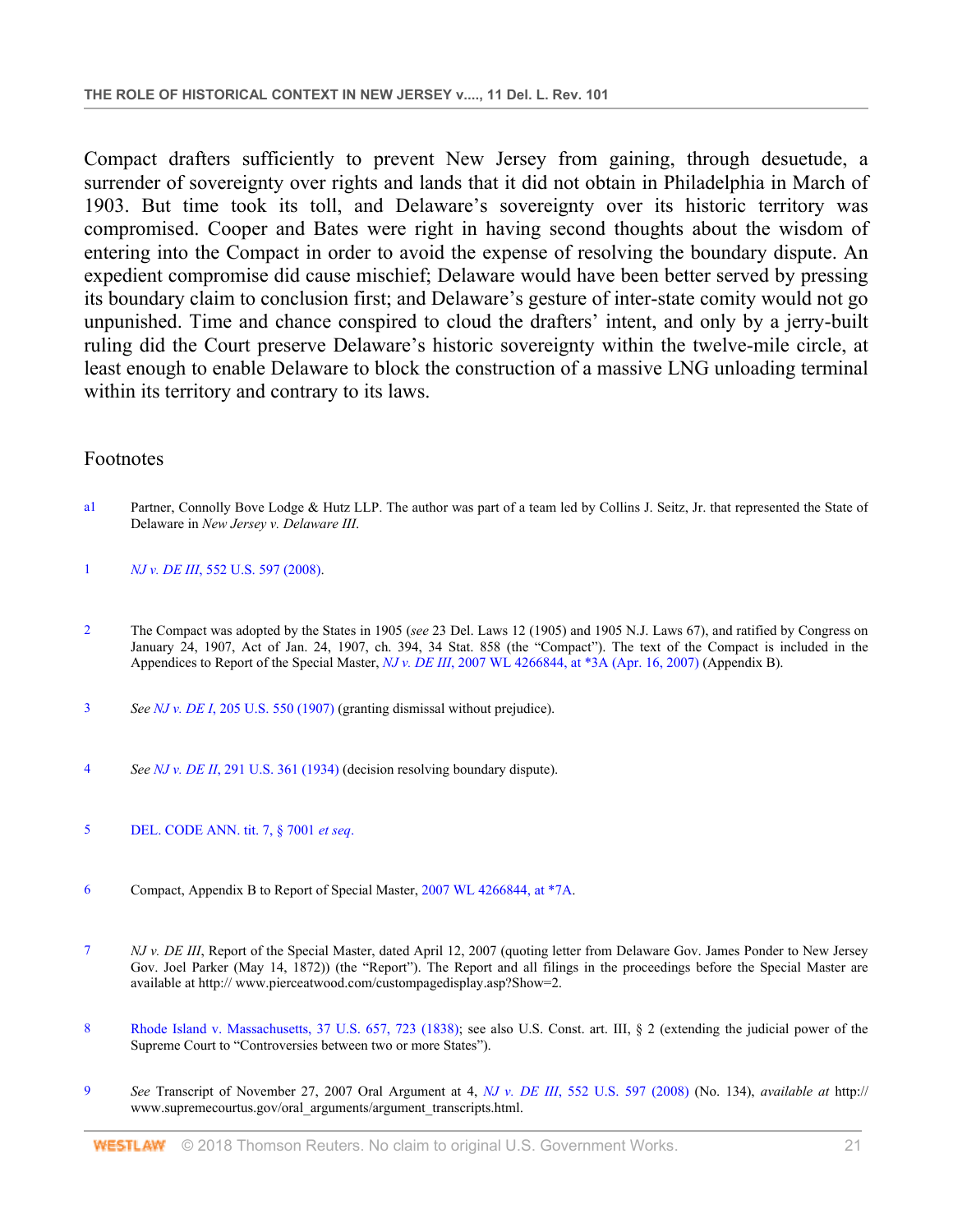- 10 *NJ v. DE II*, 291 U.S. at 364-65 (internal quotations omitted). For an explanation of the ritual, see THOMAS F. BERGIN & PAUL G. HASKELL, PREFACE TO ESTATES IN LAND AND FUTURE INTERESTS 10-11 (2d ed. 1984) ("Without a modern system of land records, it would be desirable that the transfer be effected with sufficient ceremony not only to mark itself indelibly in the memories of the participants, but also to give notice to interested persons such as the mesne lord about the transferor .... The transferor and transferee would go to the land to be transferred, and the transferor would then hand to the transferee a lump of soil or a twig from a tree -- all the while intoning the appropriate words of grant ....").
- 11 This paragraph, including the quotations from early settlers, draws heavily from a beautifully written expert report authored by historian Carol E. Hoffecker, Ph.D., with the assistance of Barbara E. Benson, Ph.D., which Delaware submitted to the Court in *NJ v. DE III* (hereinafter, the "Hoffecker Report"). *See* Barbara E. Benson and Carol Hoffecker, *The Compact of 1905 and its Role in the United States Supreme Court Cases: New Jersey v. Delaware I, II, and III*, DEL. HISTORY, Spring-Summer 2008 (vol. XXXII, no. 2), at 61 (publishing the Hoffecker Report with an introduction addressing the Court's opinion). Citations to the Hoffecker Report herein refer to the page numbers in the published version rather than the version submitted to the Court.
- 12 Hoffecker Report at 64-65.
- 13 *Id*.
- 14 *Id*. at 66-67.
- 15 *Id*. at 67.
- 16 *See*Case of Pea Patch Island, 30 F. Cas. 1123, 1123 (1848) (No. 18, 311).
- 17 *Id*. at 1123-24.
- 18 *Id*. at 1123.
- 19 *Id*. at 1124 (quoting NORTH AMERICAN AND UNITED STATES GAZETTE, Jan. 17, 1848).
- 20 *Id*.
- 21 *NJ v. DE II*, 291 U.S. at 377 (Delawareans were charged only \$5).
- 22 An Act for the Protection of Fisherman (Mar. 28, 1871); *see* Report, *supra* note 7, at 3. The full text of the Act is set forth in Delaware's Appendix on Cross-Motions for Summary Judgment before the Special Master, filed December 22, 2006, volume 2, at pp. 913-916 ("Del. App.").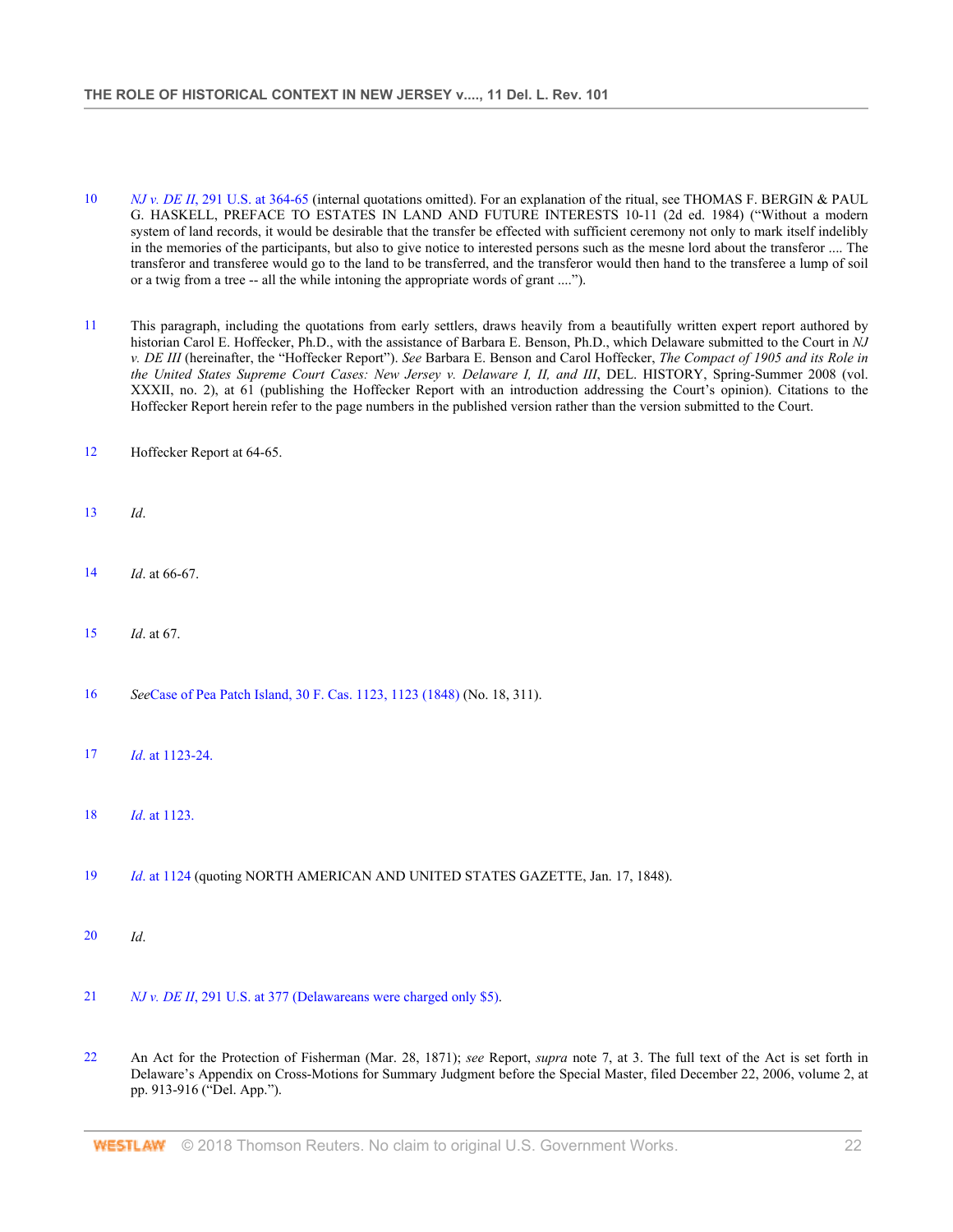- *NJ v. DE I*, Affidavit of George Stanton, dated February 13, 1877 (1 Del. App. at 59).
- Report, *supra* note 7, at 4.
- *NJ v. DE I*, Order dated March 13, 1877 (1 Del. App. at 19).
- *NJ v. DE I*, Complaint (1 Del. App. at 20-54).
- *Id*. at 36-37.
- *See NJ v. DE I*, Affidavit of George Stanton, dated February 13, 1877, and Affidavit of Joe Barber, dated February 13, 1877 (1 Del. App. at 59-61).
- *NJ v. DE I*, Order for Preliminary Injunction, dated March 26, 1877 (1 Del. App. at 66-68).
- HENRY CLAY CONRAD, HISTORY OF THE STATE OF DELAWARE 852-53 (1908).
- 2 Del. App. at 1056-61 (Message of the Governor to the General Assembly, accompanied by an Opinion by Attorney General Ward on the status of the case).
- Defendant's Answer, *NJ v. DE I*, 205 U.S. 550 (1907) (No. 1) (1 Del. App. at 95-162).
- *Id*. (1 Del. App. at 118-19).
- *NJ v. DE II*, 291 U.S. at 375-76.
- 2 Del. App. at 1075-76.
- *Id*.
- *Id*.
- *See* 2 Del. App. at 1104-05 (communication from Delaware's commissioners to the General Assembly, dated Mar. 16, 1903).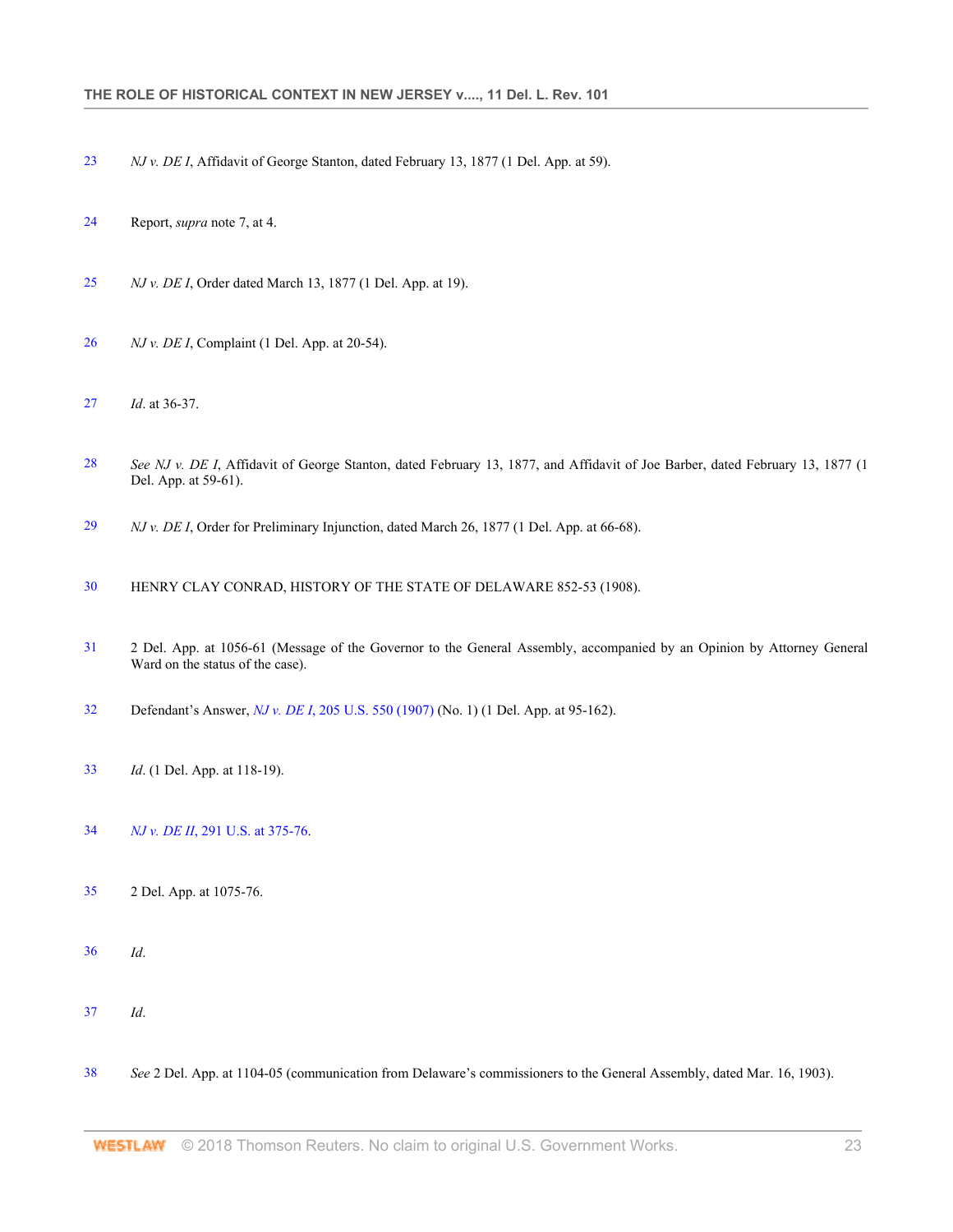- *See* Dennis J. Siebold, *Delaware and the Key to the Pacific: Thomas F. Bayard, George H. Bates, and the Acquisition of American Samoa*, 1886-1899, DEL. HISTORY, Spring-Summer 2008 (vol. XXXII, no. 2), at 105, 148.
- *See*WILLIAM T. QUILLEN, POTTER ANDERSON & CORROON, AN AMERICAN LAW PRACTICE: THE FIRST 175 YEARS 27-46 (2001) (describing the careers of Gray and Ward in the firm of Gray, Ward and Gray).
- *See*BLACK'S LAW DICTIONARY 1021 (7th ed. 1999) (defining *modus vivendi* as an "instrument of toleration" that sets forth "the basis of a method of living together with a problem ... pending a permanent settlement").
- Compact between the State of New Jersey and the State of New York, 4 Stat. 708 (1834) (2 Del. App. at 885).

#### *NJ v. DE III*, 552 U.S. at 616.

- *See id*. at 605 n.5. Bates delivered his "Statement of reasons submitted orally for the joint application of Counsel on both sides for suspension of proceedings until the further order of the Court" in February of 1906, in support of the counsels' request for an indefinite stay of *NJ v. DE I* while the Compact was pending in Congress and commissioners from both States were drafting joint fishing laws pursuant to Article IV thereof. 1 Del. App. at 190-91.
- Compact, Appendix B to Report of Special Master, 2007 WL 4266844, at \*5A.
- *Id*. at \*6A-7A.
- *Id*. at \*7A.
- *Id*.
- *Id*.
- *See* Hoffecker Report at 83-85.
- Compact, Appendix B to Report of Special Master, 2007 WL 4266844, at \*7A.
- *Id*. at \*7A-8A.
- 2 Del. App. at 1110.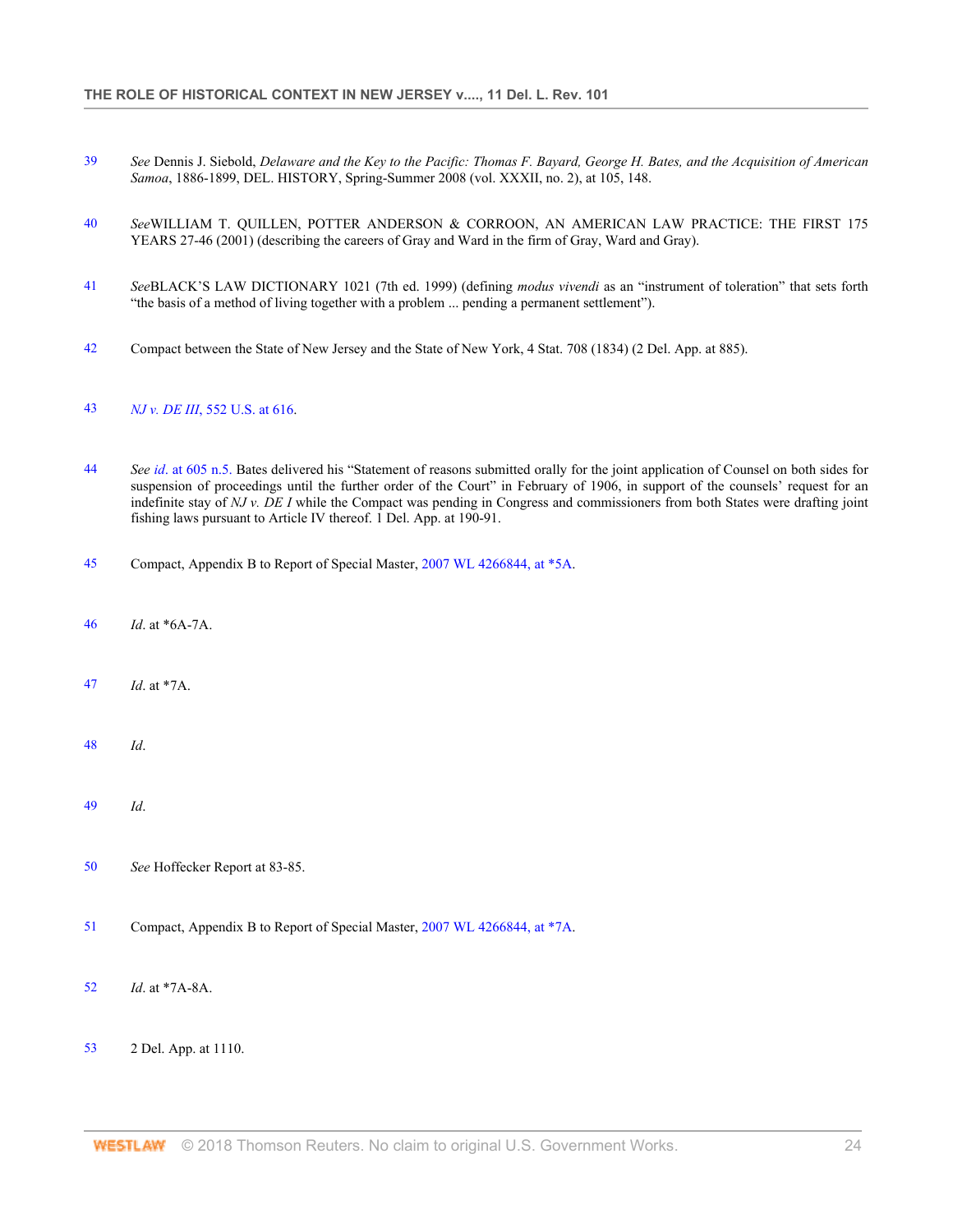- 4 Del. App. at 4749-50.
- Hoffecker Report at 91 (quoting Bates).
- Alexander Cooper, Editorial, *The Boundary Question*, EVERY EVENING (Wilmington, Del.), Mar. 9, 1905, at 2-3 (produced in *NJ v. DE III* as NJ00692-93) (on file with author).
- Hoffecker Report at 96.
- U.S. CONST. art. I, § 10, cl. 3 ("No State shall, without the Consent of Congress, ... enter into any Agreement or Compact with another State ....").
- *NJ v. DE II*, 205 U.S. 550 (1907).
- See Biennial Message of Delaware Governor Preston Lea to the General Assembly (Jan. 5, 1909) (identifying lack of conformity). This document is set forth in the Appendix of the State of New Jersey on Motion for Summary Judgment, vol. 3, filed Dec. 22, 2005 ("NJ App.") at 356a-358a.
- Hoffecker Report at 102.
- *NJ v. DE II*, 55 S. Ct. 934, 934 (1933) (Report of the Special Master).
- Plaintiff's August 15, 1932 Brief Before the Special Master at 126, *NJ v. DE II*, 55 S. Ct. 934 (1933) (No. 13) (on file with Delaware State Archives).
- *See*DELAWARE BAR IN THE TWENTIETH CENTURY 375-379 (H. Winslow, A. Bookout, & P. Hannigan eds. 1994).
- Reply Brief of Defendant Before Special Master at 9-10, *NJ v. DE II*, 55 S. Ct. 934 (1933) (No. 13) (1 NJ App. at 123a-124a).
- *Id*.
- *Id*.
- Bates died in 1916, Hunn in 1926, and Ward in 1927.
- Reply Brief of Defendant Before Special Master at 9-10, *NJ v. DE II*, 55 S. Ct. 934 (1933) (No. 13) (emphasis added) (1 NJ App. at 123a-124a).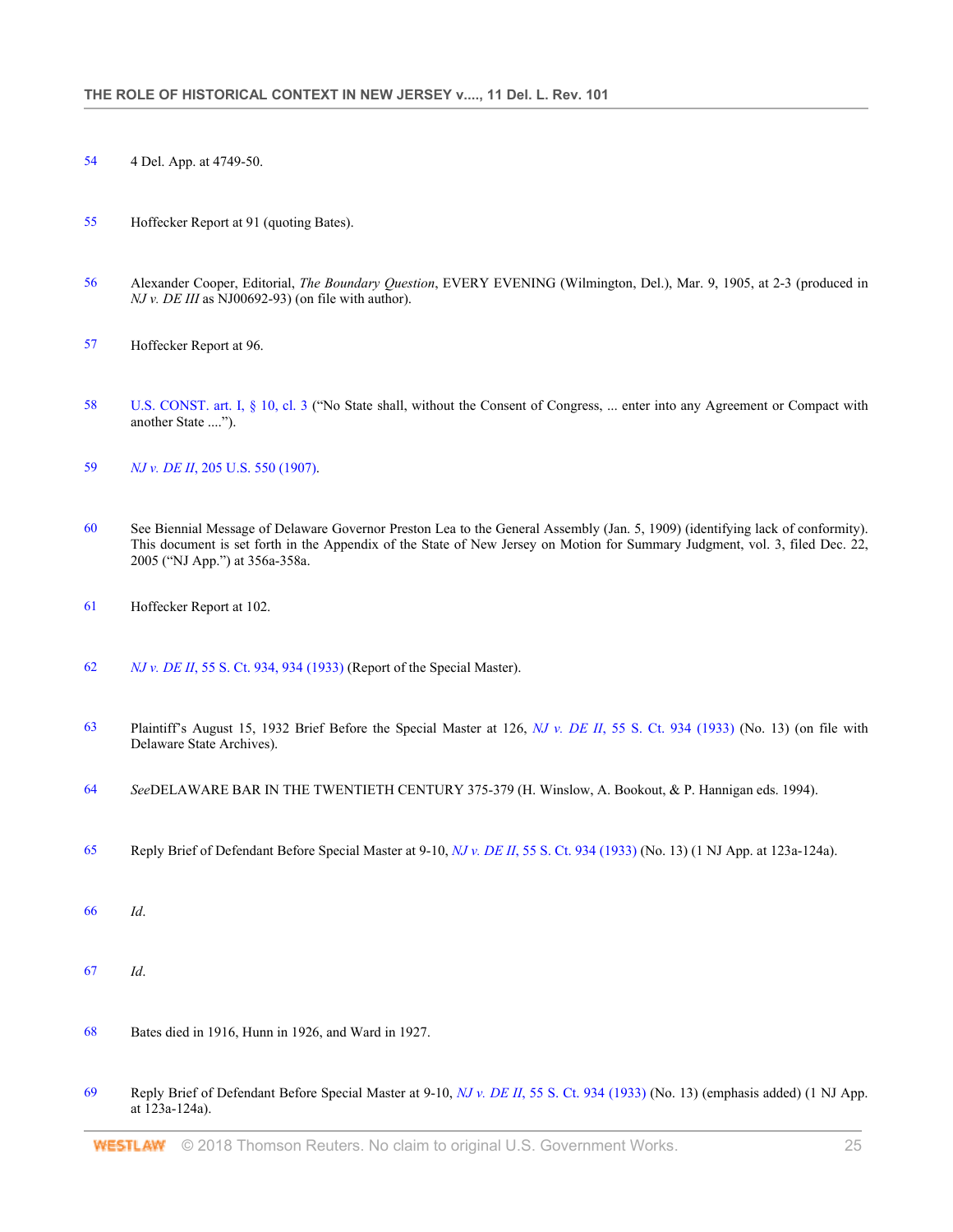- 70 Transcript of September 12, 1932 Oral Argument, *NJ v. DE II*, 55 S. Ct. 934 (1933) (No. 13) (emphasis added) (1 NJ App. at 126a-1 to 127a).
- 71 *Id*. A year later, in Delaware's brief to the Court on New Jersey's exceptions to the Special Master's recommendations, Southerland restated the point more tentatively: "*Even if* the Compact of 1905 be construed as ceding to the State of New Jersey the right to determine to whom riparian rights ... shall be granted, it would still not affect the boundary between the States." Reply Brief of Defendant (on exceptions to the report of the Special Master) at 28-29, *NJ v. DE II*, 55 S. Ct. 934 (1933) (No. 13) (emphasis added) (1 NJ App. 141a-142a).
- 72 *NJ v. DE II*, 55 S. Ct. at 965-66.
- 73 *Id*. at 966.
- 74 *NJ v. DE II*, 291 U.S. 361 (1934) (opinion of the Court); *see also NJ v. DE II*, 295 U.S. 694 (1935) (decree).
- 75 *NJ v. DE II*, 291 U.S. at 377-78.
- 76 *Id*. at 385.
- 77 Report from Clarence A. Southerland to Warren Green (July 3, 1935) (2 NJ App. at 199a).
- 78 *Id*.
- 79 *See* Report, *supra* note 7, at 17.
- 80 *See id*. at 70-71. In 1986 Delaware adopted its current Subaqueous Lands Act, 65 Del. Laws ch. 508, DEL. CODE ANN. tit. 7, ch. 72.
- 81 The DCZA declares that "the coastal areas of Delaware are the most critical areas for the future of the State in terms of the quality of life in the State." DEL. CODE ANN. tit. 7, § 7001. The public policy of Delaware is to control the location, extent and type of industrial development in Delaware s coastal areas. *Id*. "[O]ffshore bulk transfer facilities represent a significant danger of pollution to the coastal zone and generate pressure for the construction of industrial plants in the coastal zone, which construction is declared to be against public policy." *Id*. Therefore, a "prohibition against bulk transfer facilities in the coastal zone is deemed imperative." *Id.; see also*DEL. CODE ANN. tit. 7, § 7003 (offshore gas, liquid or solid bulk product transfer facilities which are not in operation on June 28, 1971, are prohibited).
- 82 *See NJ v. DE III*, 552 U.S. at 619-20.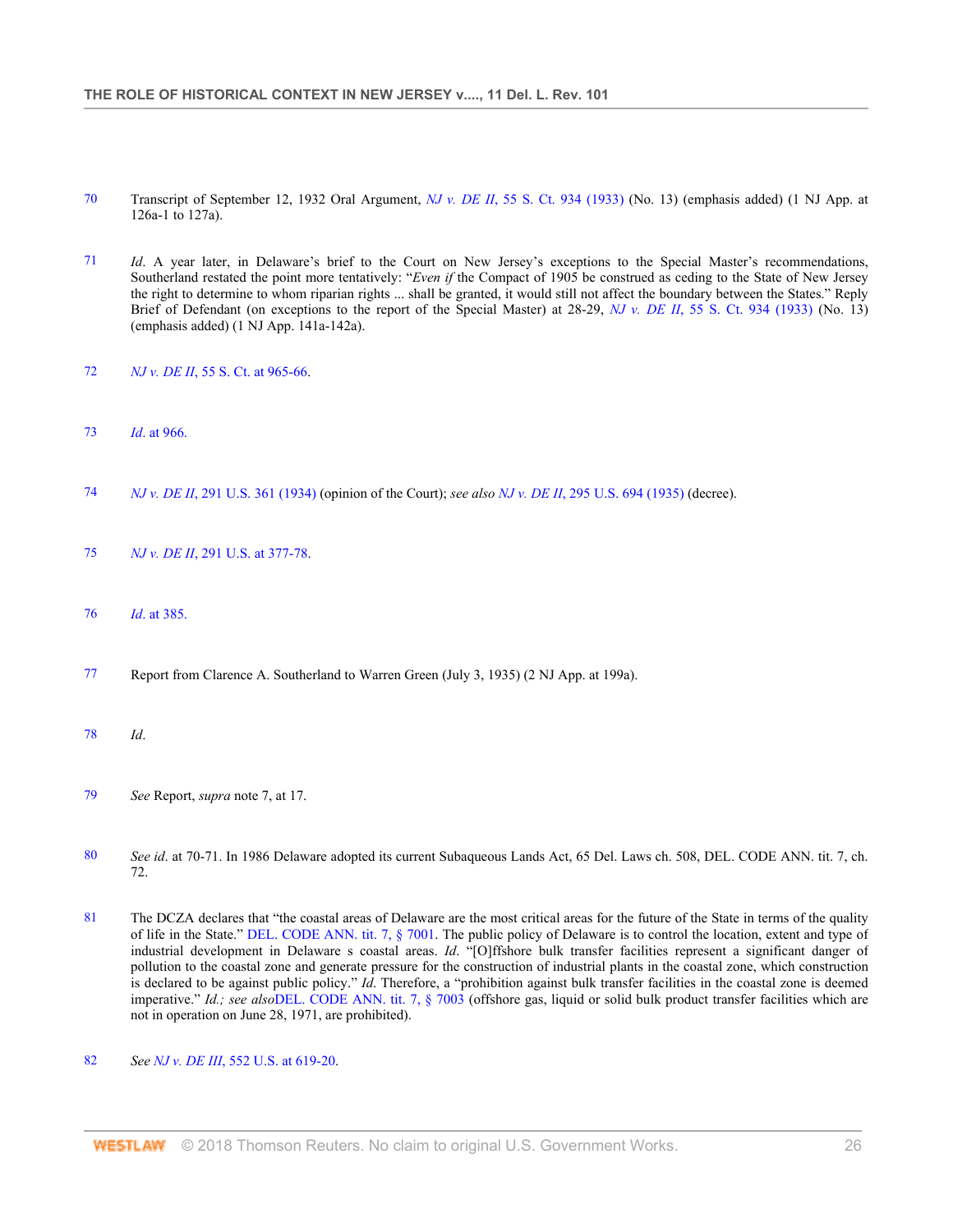- 16 U.S.C. § 1451 *et seq*.
- Report, *supra* note 7, at 72-73.
- *Id*. at 73-76.
- *NJ v. DE III*, 552 U.S. at 606-07.
- Virginia v. Maryland, 540 U.S. 56 (2003). In that case, the Court held that Maryland, the owner of the Potomac to the Virginia shore, could not interfere with Virginia's plans to construct a water intake pipe from the Virginia side of the Potomac into Maryland territory on the river, based on the terms of a 1785 compact between the states and an 1877 arbitration award.
- *See* Report, *supra* note 7, at 21.
- *See NJ v. DE III*, 546 U.S. 1147 (2006) (appointing Special Master).
- New Jersey's July 28, 2005 Motion to Reopen and for a Supplemental Decree at 7.
- *NJ v. DE III*, 552 U.S. at 605 n.5.
- *Id*. at 620 (quoting N.J. Coastal Management Program and Final Impact Statement 20 (Aug. 1980) (emphasis added).
- Report, *supra* note 7, at 99-100.
- Justice Breyer, who reportedly held BP stock, took no part in the consideration or decision of the case. *See NJ v. DE III*, 552 U.S. at 620.
- *Id*. at 603, 623-24.
- *Id*. at 625 (Stevens, J., concurring).
- *Id*. at 628 (Scalia, J., dissenting).
- *Id*. at 615-16 (quoting Rocca v. Thompson, 223 U.S. 317, 332 (1912)).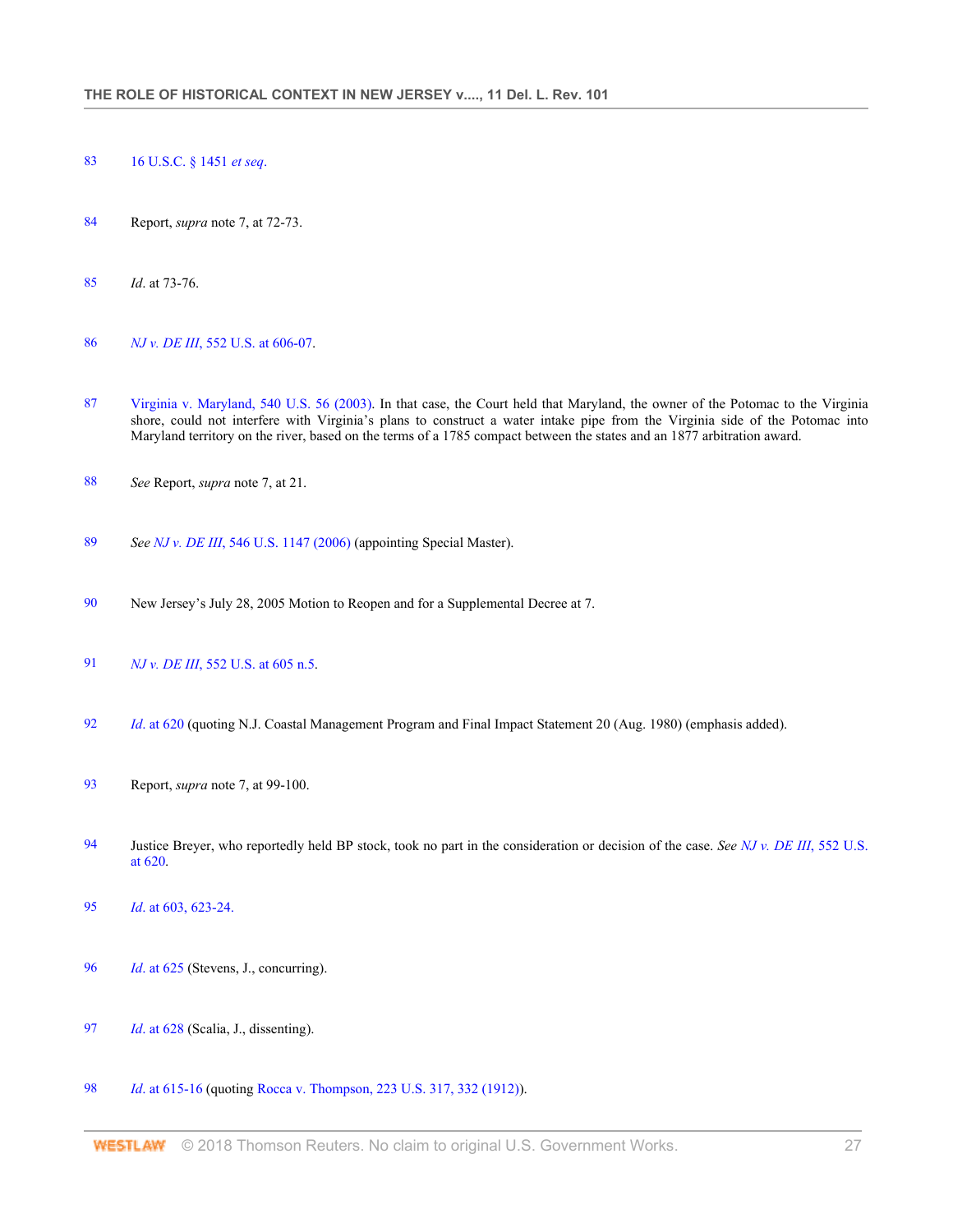- 99 Compact, Appendix B to Report of Special Master, 2007 WL 4266844, at \*7A.
- 100 Rhode Island v. Massachusetts, *supra* note 8, 37 U.S. at 723.
- 101 *NJ v. DE III*, 552 U.S. at 609.
- 102 *See id*. at 603 ("New Jersey and Delaware have overlapping authority to regulate riparian structures and operations of extraordinary character extending outshore of New Jersey's domain into territory over which Delaware is sovereign"); *id*. at 623-24 (Decree) ("1.(a) The State of New Jersey may ... exercise governing authority over ordinary and usual riparian rights ...; (b) The State of Delaware may ... exercise governing authority over the construction, maintenance, and use of ... wharves and other improvements appurtenant to the eastern shore of the Delaware River within the twelve-mile circle ... to the extent that they exceed ordinary and usual riparian uses").
- 103 *Id*. at 609.
- 104 *Id*.
- 105 As the Court noted, the term "riparian jurisdiction" was "novel," without precedent in fact. *Id*. at 610-11. However, that general term was understandable in light of the States' different approaches to the regulation of riparian rights. Delaware and most other states recognized riparian rights at common law and enforced them injudicial proceedings. New Jersey, however, had developed a statutory regime beginning in 1864 to govern its citizens' riparian rights -- perhaps due to the importance of riparian rights at or near the ports of Trenton, New York, and Philadelphia. Hoffecker Report at 83-85.
- 106 *NJ v. DE III*, 552 U.S at 611-12.
- 107 Resort to extrinsic evidence of compact negotiations is "entirely appropriate" to resolve ambiguities in interstate compacts. Oklahoma v. New Mexico, 501 U.S. 221, 236 n.5 (1991) (citing cases) (noting that "a congressionally approved compact is both a contract and a statute," that the Court repeatedly has looked to legislative history to construe ambiguous statutes, and that it had "on occasion looked to evidence regarding the negotiating history of other interstate compacts").
- 108 *See* Compact between the State of New Jersey and the State of New York, 4 Stat. 708 (1834) (2 Del. App. at 885) and Appendix J to Report of Special Master, *NJ v. DE III*, 2007 WL 4266844, at \*153A (Table Comparing Similar Provisions in the New-Jersey-New York Compact of 1834 and the New Jersey-Delaware Compact of 1905).
- 109 *Id*.
- 110 *NJ v. DE III*, 552 U.S. at 616-17 (quoting Report at 67).
- 111 *Id*. at 613-14.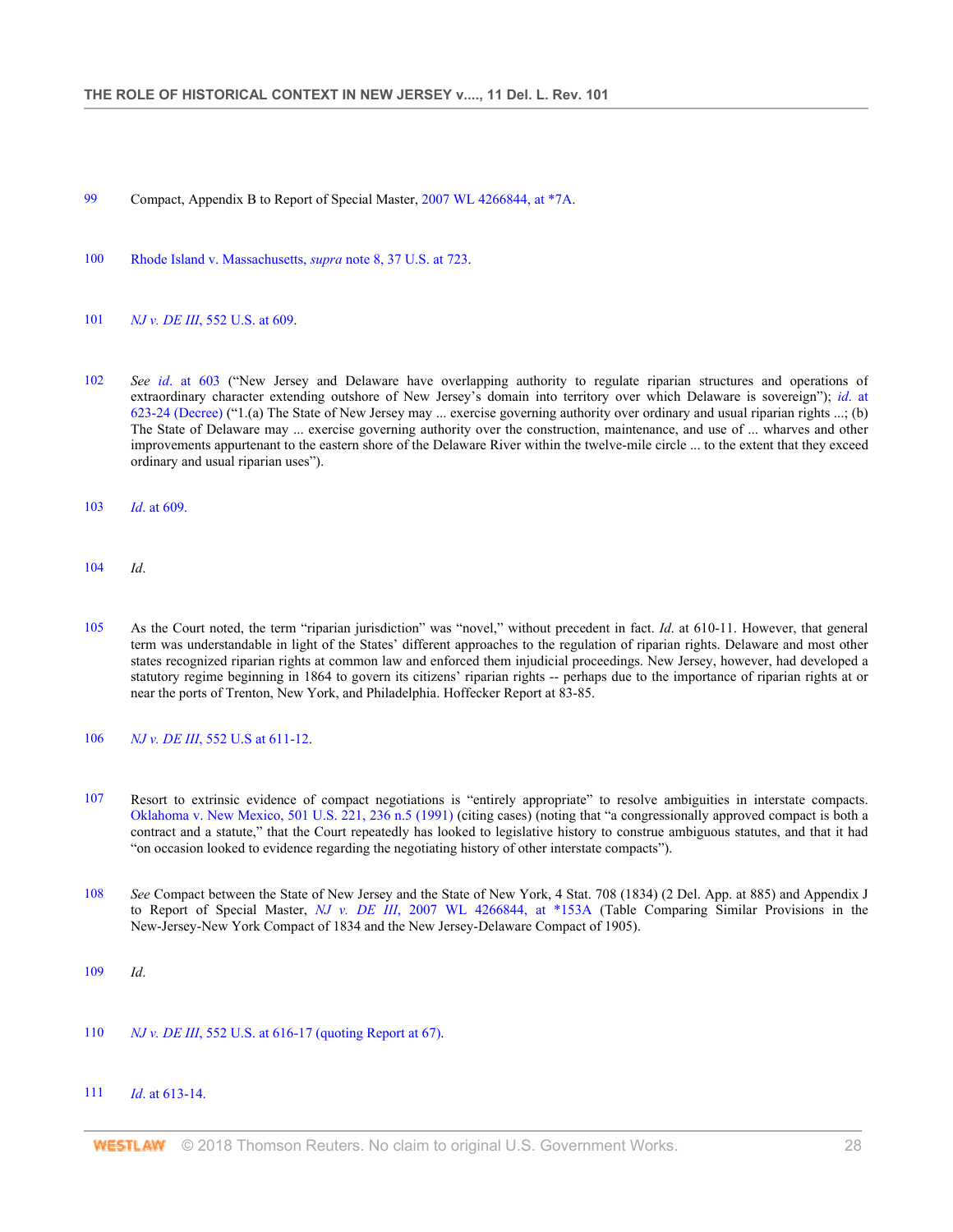- 112 *Id*. at 614 n.15.
- 113 *Id*. at 605 n.5;*id*. at 614 n.15.
- 114 *Id*. at 613.
- 115 *Id*. at 622.
- 116 *Id*. at 614-15 (quoting Report at 89).
- 117 *Id*. at 622.
- 118 *See* Stipulated Record, Descriptive List of Exhibits, Volume II, and Plaintiff's Aug. 15, 1932 Brief Before Special Master at 126, *NJ v. DE II*, 55 S. Ct. 934 (1933) (No. 13) (citing only Exhibit 53, copy of the Compact) (both documents are on file at the Delaware State Archives).
- 119 New Jersey argued before the Special Master that Delaware was judicially estopped from opposing New Jersey's cession claim based on Southerland's reading of Article VII. The Special Master rejected this contention, at least in part, in concluding that "Delaware is not judicially estopped from challenging New Jersey's contention that New Jersey alone has jurisdiction to regulate any riparian improvements occurring on New Jersey's side." Report, *supra* note 7, at 91. In its exceptions to the Report, New Jersey did not renew its judicial estoppel claim, *see NJ v. DE III*, 552 U.S. at 608 n.12, but relied heavily on the statements as evidence of the meaning of Article VII, to great effect. In fact, application of the doctrine of judicial estoppel would have been unwarranted at least because (i) nothing in the Court's opinion in *NJ v. DE II* indicated that Delaware had "succeeded in persuading" the Court "to accept" Southerland's particular reading of Article VII; and (ii) "considerations of equity" -- in particular, New Jersey's assertion of the Compact claim only after discovery was closed in *NJ v. DE II* -- weighed heavily against binding Delaware to Southerland's reading of the text in *NJ v. DE III*. New Hampshire v. Maine, 532 U.S. 742, 750, 755 (2001).
- 120 Course of conduct evidence is considered in interpreting ambiguous contracts because the parties to an agreement "know best what they meant, and their action under it is often the strongest evidence of their meaning." RESTATEMENT (SECOND) OF CONTRACTS § 202 cmt. g.
- 121 *NJ v. DE III*, 552 U.S. at 621 (quoting N.J. Coastal Management Program and Final Impact Statement 20 (Aug. 1980)) (emphasis added).
- 122 While acknowledging the lack of evidence demonstrating that the government officials in question knew of the Compact, the Court relied on the general principle that "[a]ll citizens ... are presumptively charged with knowledge of the law." *Id*. at 621 n.20.
- 123 *Id*. at 622-23;*see also id*. at 603 (Delaware has jurisdiction over riparian uses of "extraordinary character").

#### 124 *Id*. at 628 (emphasis added).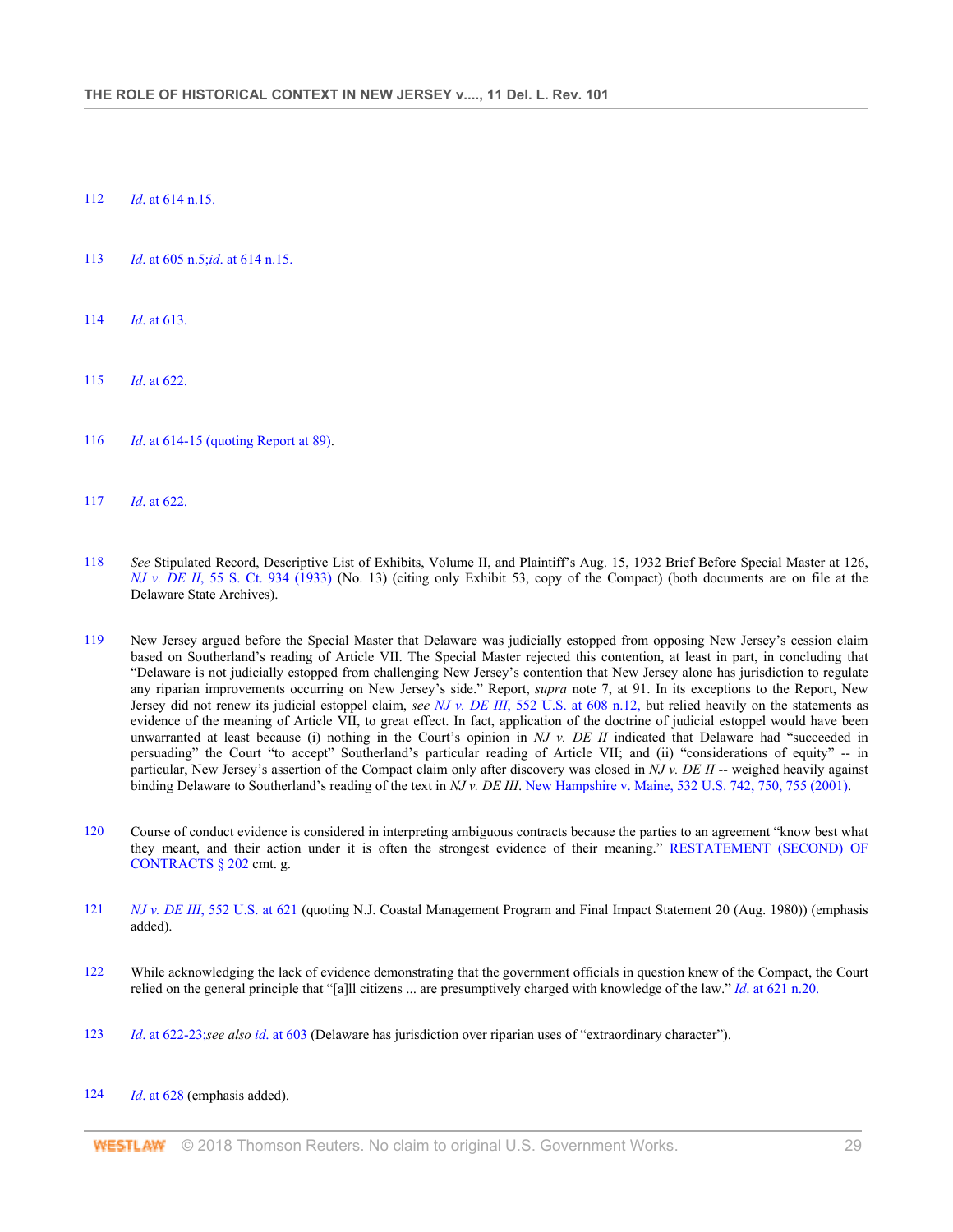- 125 *Id*.
- 126 *Id*.
- 127 *Id*. at 633; *see also id*. at 631 (At common law, it was considered "a necessary incident of the right [to construct wharves and piers] that they shall project to a distance from the shore necessary to reach water which shall float vessels, the largest as well as the smallest, that are engaged in commerce upon the water into which they project").
- 128 *Id*. at 633-34.
- 129 *Id*. at 629-30.
- 130 Compact, Appendix B to Report of Special Master, 2007 WL 4266844, at \*7A.
- 131 123 U.S. 1 (1887).
- 132 *Id*. at 10.
- 133 *NJ v. DE III*, 552 U.S. at 629-30.
- 134 *Id*.
- 135 March 26, 1877 Order for Preliminary Injunction, *NJ v. DE I*, 205 U.S. 550 (1907) (No. 1) (1 Del. App. at 66-68). New Jersey had filed several affidavits from its fishermen in connection with its Complaint and motion, and some of these warned of violence if Delaware continued to arrest Jerseymen attempting to earn their living on the River.
- 136 *NJ v. DE III*, 552 U.S. at 614 n.15. Justice Scalia also stated that Delaware "received plenty" in the Compact as a whole, including access to fisheries on the eastern half of the River and release from the suit. *Id*. In fact, the Compact avoided windfalls to either side. Both States wanted to avoid the cost of further litigation. And both agreed to a common right of fishery and reciprocal rights to make arrests on the water until the uniform laws were adopted, after which time each State would arrest its own.
- 137 *Id*. at 637-38.
- 138 Transcript of November 27, 2007 Oral Argument at 4, *NJ v. DE III*, 552 U.S. 597 (2008) (No. 134), *available at* http:// www.supremecourtus.gov/oral\_arguments/argument\_transcripts/06-134*o*rig.pdf.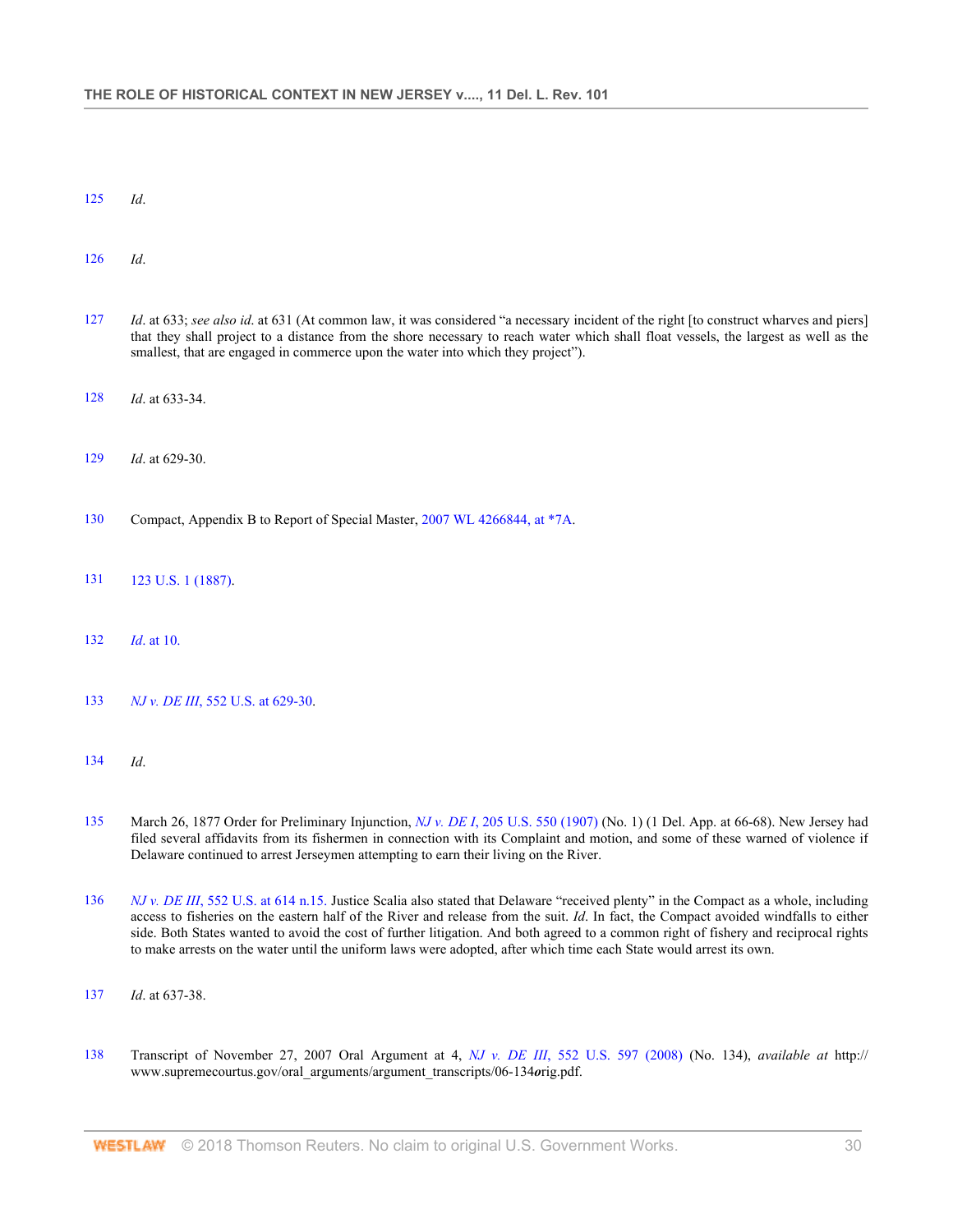#### 139 WEBSTER'S INTERNATIONAL DICTIONARY 314 (1898) (6 Del. App. at 4195).

- 140 A *habendum* clause refers to the part of a deed that defines the interest being granted, typically introduced with the words "to have and to hold" or some variation thereof. BLACK'S LAW DICTIONARY 716 (7th ed. 1999). In Roman law, the term *habere* signified "to have (the right to) something," which was sometimes distinguished from "*tenere* (to hold)," with *habere* referring to the right, [and] *tenere* to the fact." *Id*. The Court in *NJ v. DE I* had previously alluded to the distinction between a claim of right and the actual exercise of jurisdiction. In its March 26, 1877 order in *NJ v. DE I*, the Court held that it "appear[ed]" that New Jersey "has *claimed and exercised* jurisdiction over the easterly portion of the river." 1 Del. App. at 67 (emphasis added). In *NJ v. DE II*, the Special Master made the same distinction in the finding that "Delaware at all times since 1783 has *claimed, asserted and exercised* exclusive dominion and jurisdiction over the lands and waters within the boundaries fixed by the said title deeds, as modified by the Compact of 1905 between the states of Delaware and New Jersey." *NJ v. DE II*, 55 S. Ct. at 964-65 (emphasis added).
- 141 123 U.S. 1 (1887).
- 142 2 Del. App. at 1110.
- 143 *NJ v. DE II*, 291 U.S. at 377.
- 144 Report at 38. Delaware had argued that the reference to New Jersey's "own side of the River" in Article VII meant that New Jersey's "side" ended at the low water mark as of the 1934 boundary decision. In rejecting this contention, the Special Master relied on Southerland's "representations to the Court" in *NJ v. DE II. Id*. at 39. The Court agreed with the Special Master's analysis, dismissing the argument as "altogether fallacious." *NJ v. DE III*, 552 U.S. at 615. But neither the Special Master nor the Court discussed the separate "may ... continue" language of Article VII.
- 145 Even if Delaware had given New Jersey a perpetual license to exercise riparian jurisdiction, New Jersey's authority would always be subject to the paramount police power of the sovereign within its own territory. Justice Stevens essentially adopted this reading of Article VII in concurring with the result reached by the Court. *See NJ v. DE III*, 552 U.S. at 626 ("I would hold, therefore, that New Jersey may only grant, and thereafter exercise governing authority over, the rights of construction, maintenance, and use of wharves and other riparian improvements beyond the low-water mark to the extent that the grant and exercise of those rights is not inconsistent with the police power of the State of Delaware").
- 146 Report, *supra* note 7, at 39.
- 147 *Rhode Island v. Massachusetts, supra* note 8, 37 U.S. at 723.
- 148 *See* Hoffecker Report at 67-70, 102-04. In 1907, the joint commission charged with drafting uniform fishing laws reported the "gradual disappearance of the shad ... and the almost total disappearance of the valuable sturgeon industries" due to industrial pollution and the destruction of small food fish by menhaden fishermen. *Id*. at 100. By the 1930's, "few if any fishermen cast their nets within the twelve-mile circle because there were few fish to be caught there." *Id*. at 104.

#### 11 DELREV 101

End of Document **COLOUS** COLOUS Thomson Reuters. No claim to original U.S.

**WESTLAW** © 2018 Thomson Reuters. No claim to original U.S. Government Works. **31** 31